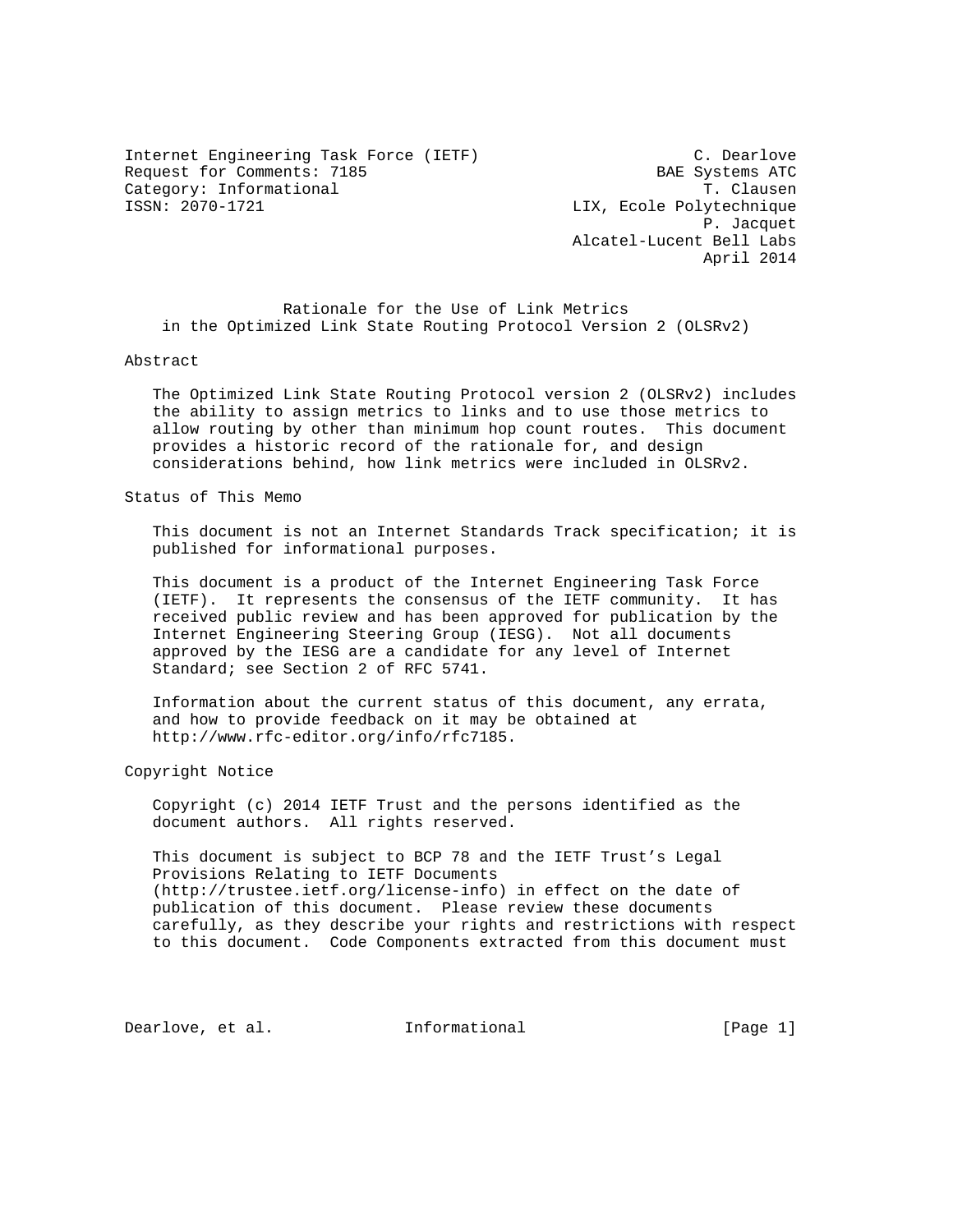include Simplified BSD License text as described in Section 4.e of the Trust Legal Provisions and are provided without warranty as described in the Simplified BSD License.

 This document may contain material from IETF Documents or IETF Contributions published or made publicly available before November 10, 2008. The person(s) controlling the copyright in some of this material may not have granted the IETF Trust the right to allow modifications of such material outside the IETF Standards Process. Without obtaining an adequate license from the person(s) controlling the copyright in such materials, this document may not be modified outside the IETF Standards Process, and derivative works of it may not be created outside the IETF Standards Process, except to format it for publication as an RFC or to translate it into languages other than English.

# Table of Contents

| 2.1            |                                             |
|----------------|---------------------------------------------|
| 3.             |                                             |
| 4 <sub>1</sub> |                                             |
|                |                                             |
|                |                                             |
|                |                                             |
|                |                                             |
|                | 5.4. Reporting Link and Neighbor Metrics 10 |
|                | 5.5. Defining Incoming Link Metrics 12      |
|                |                                             |
|                |                                             |
|                |                                             |
|                |                                             |
|                |                                             |
|                |                                             |
| 8.             |                                             |
|                |                                             |
|                |                                             |
|                |                                             |

Dearlove, et al. 1nformational 1999 [Page 2]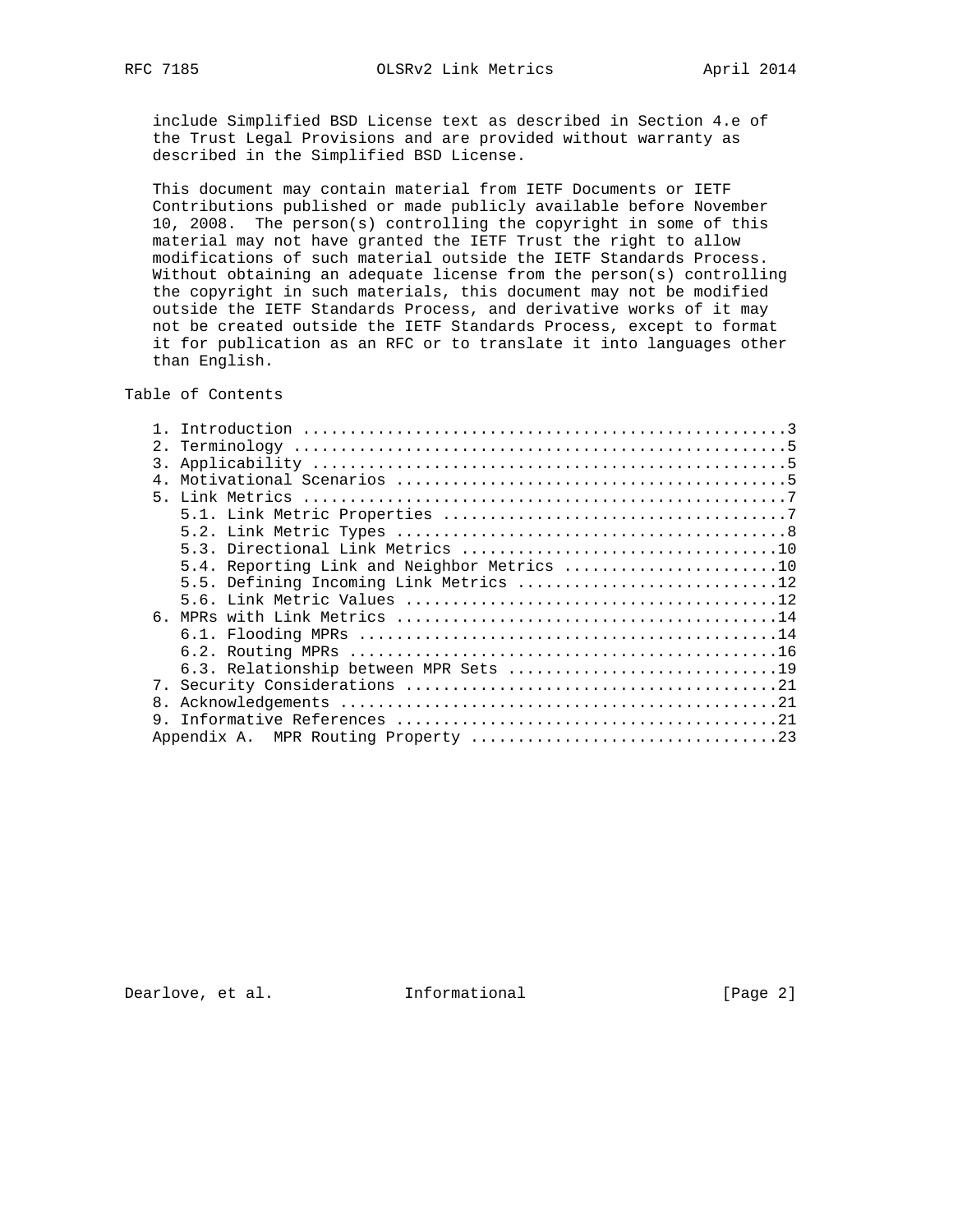## 1. Introduction

 The Optimized Link State Routing Protocol version 1 (OLSRv1) [RFC3626] is a proactive routing protocol for mobile ad hoc networks (MANETs) [RFC2501]. OLSRv1 finds the shortest, defined as minimum number of hops, routes from a router to all possible destinations.

 Using only minimum hop routes may result in what are, in practice, inferior routes. Some examples are given in Section 4. Thus, one of the distinguishing features of the Optimized Link State Routing Protocol version 2 (OLSRv2) [RFC7181] is the introduction of the ability to select routes using link metrics other than the number of hops.

 During the development of OLSRv2, the working group and authors repeatedly discussed how and why some choices were made in the protocol specification, particularly at the metric integration level. Some of the issues may be non-intuitive, and this document is presented as a record of the considerations and decisions to provide informational discussion about motivation and historic design choices. This document is intended to be useful as a reference if those questions arise again.

 Use of the extensible message format [RFC5444] by OLSRv2 has allowed the addition, by OLSRv2, of link metric information to the HELLO messages defined in the MANET Neighborhood Discovery Protocol (NHDP) [RFC6130] as well as inclusion in the Topology Control (TC) messages defined in [RFC7181].

 OLSRv2 essentially first determines local link metrics from 1-hop neighbors, these being defined by a process outside OLSRv2, then distributes required link metric values in HELLO messages and TC messages, and then finally forms routes with minimum total link metric. Using a definition of route metric other than number of hops is a natural extension that is commonly used in link state protocols.

 A metric-based route selection process for OLSRv2 could have been handled as an extension to OLSRv2. However, were this to have been done, OLSRv2 routers that did not implement this extension would not recognize any link metric information and would attempt to use minimum hop-count routes. This would have meant that, in effect, routers that did implement and routers that did not implement this extension would differ over their valuation of links and routes. This would have led to the fundamental routing problem of "looping". Thus, if metric-based route selection were to have been considered only as an extension to OLSRv2, then routers that did implement and routers that did not implement this extension would not have been

Dearlove, et al. 1nformational 1999 [Page 3]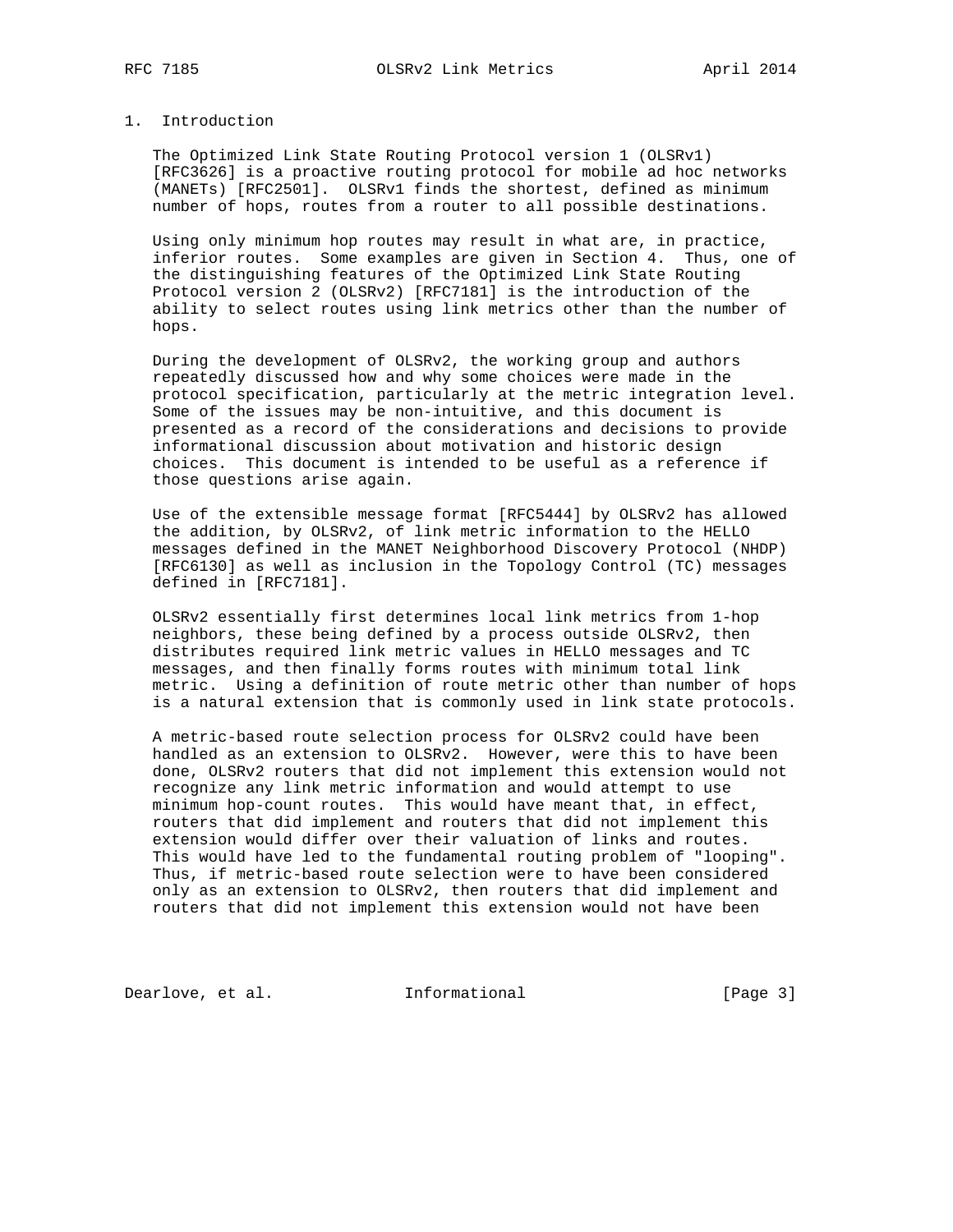able to interoperate. This would have been a significant limitation of such an extension. Link metrics were therefore included as standard in OLSRv2.

 This document discusses the motivation and design rationale behind how link metrics were included in OLSRv2. The principal issues involved when including link metrics in OLSRv2 were:

- o Assigning metrics to links involved considering separate metrics for the two directions of a link, with the receiving router determining the metric from transmitter to receiver. A metric used by OLSRv2 may be either of:
	- \* A link metric, the metric of a specific link from an OLSRv2 interface of the transmitting router to an OLSRv2 interface of the receiving router.
	- \* A neighbor metric, the minimum of the link metrics between two OLSRv2 routers, in the indicated direction.

 These metrics are necessarily the same when these routers each have a single OLSRv2 interface but may differ when either has more. HELLO messages may include both link metrics and neighbor metrics. TC messages include only neighbor metrics.

- o Metrics as used in OLSRv2 are defined to be dimensionless and additive. The assignment of metrics, including their relationship to real parameters such as data rate, loss rate, and delay, and the management of the choice of metric, is outside the scope of [RFC7181], which simply uses these metrics in a consistent manner. Within a single MANET, including all components of a temporarily fragmented MANET, a single choice of link metric is used. By use of a registry of metric types (employing extended types of a single Address Block TLV type), routers can be configured to use only a subset of the available metric types.
- o Node metrics were not included in OLSRv2. Node metrics can be implemented by the addition of the corresponding value to all incoming link metrics by the corresponding router.
- o The separation of the two functions performed by multipoint relays (MPRs) in OLSRv1, optimized flooding and reduced topology advertisement for routing, into separate sets of MPRs in OLSRv2 [RFC7181], denoted "flooding MPRs" and "routing MPRs". Flooding MPRs can be calculated as in [RFC3626], but the use of link metrics in OLSRv2 can improve the MPR selection. Routing MPRs need a metric-aware selection algorithm. The selection of routing MPRs guarantees the use of minimum distance routes using the

Dearlove, et al. 1nformational 1999 [Page 4]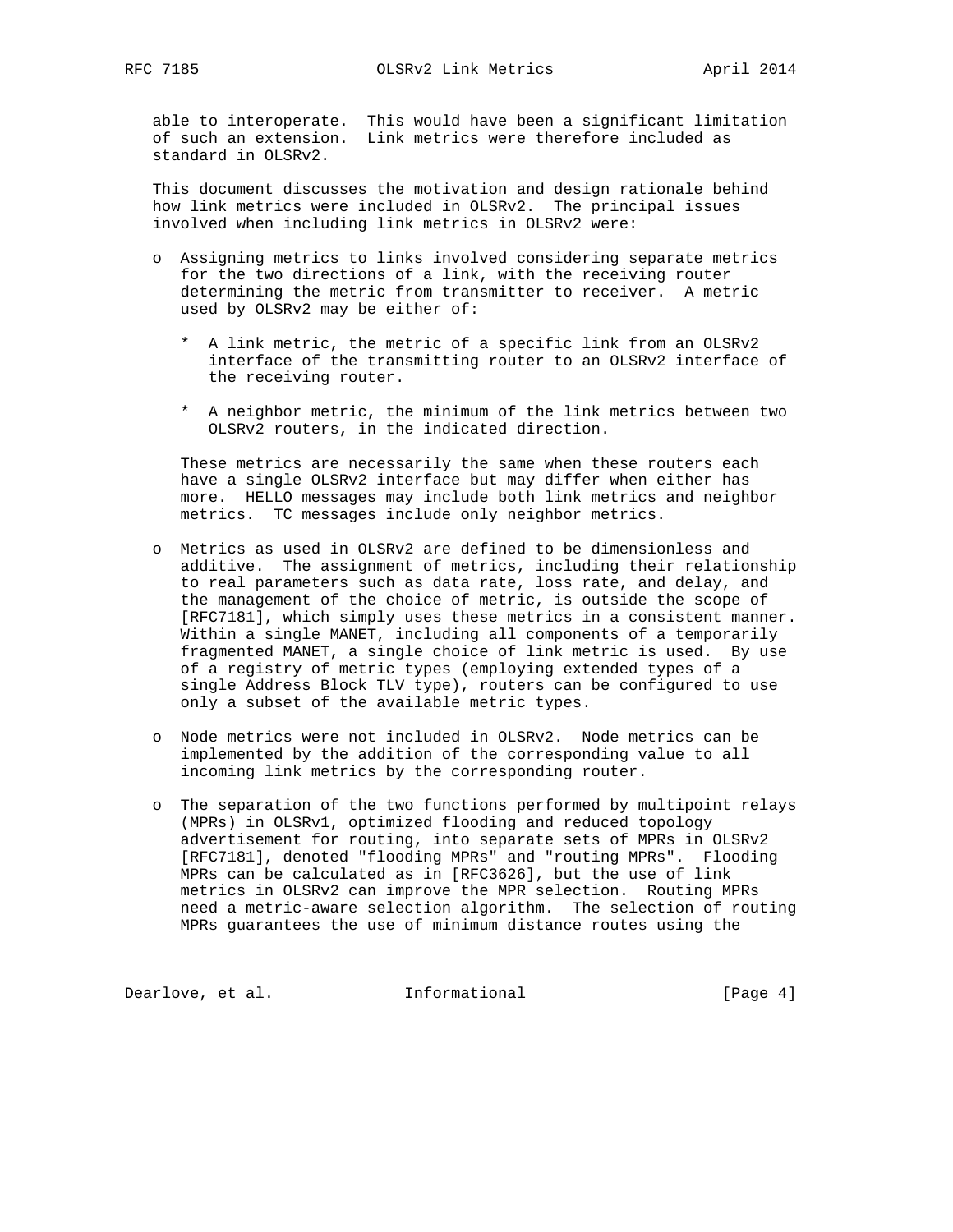chosen metric, while using only symmetric 2-hop neighborhood information from HELLO messages and routing MPR selector information from TC messages.

- o The protocol Information Bases defined in OLSRv2 include required metric values. This has included additions to the protocol Information Bases defined in NHDP [RFC6130] when used by OLSRv2.
- 2. Terminology

 All terms introduced in [RFC5444], including "message" and "TLV" (type-length-value), are to be interpreted as described there.

 All terms introduced in [RFC6130], including "MANET interface", "HELLO message", "heard", "link", "symmetric link", "1-hop neighbor", "symmetric 1-hop neighbor", "2-hop neighbor", "symmetric 2-hop neighbor", "symmetric 2-hop neighborhood", and the symbolic constants SYMMETRIC and HEARD, are to be interpreted as described there.

 All terms introduced in [RFC7181], including "router", "OLSRv2 interface", "willingness", "multipoint relay (MPR)", "MPR selector", "MPR flooding", and the TLV type LINK\_METRIC, are to be interpreted as described there.

3. Applicability

 The objective of this document is to retain the design considerations behind how link metrics were included in [RFC7181]. This document does not prescribe any behavior but explains some aspects of the operation of OLSRv2.

4. Motivational Scenarios

 The basic situation that suggests the desirability of use of routes other than minimum hop routes is shown in Figure 1.

$$
\begin{array}{cccc}\nA & \text{---} & X & \text{---} & B \\
& \nearrow & & \nearrow & \\
& \searrow & & \nearrow & \\
& Y & \text{---} & Z \\
& \text{Figure 1}\n\end{array}
$$

 The minimum hop route from A to B is via X. However, if the links A to X and X to B are poor (e.g., have low data rate or are unreliable) but the links A to Y, Y to Z, and Z to B are better (e.g., have reliable high data rate), then the route A to B via Y and Z may be preferred to that via X.

Dearlove, et al. 1nformational 1999 [Page 5]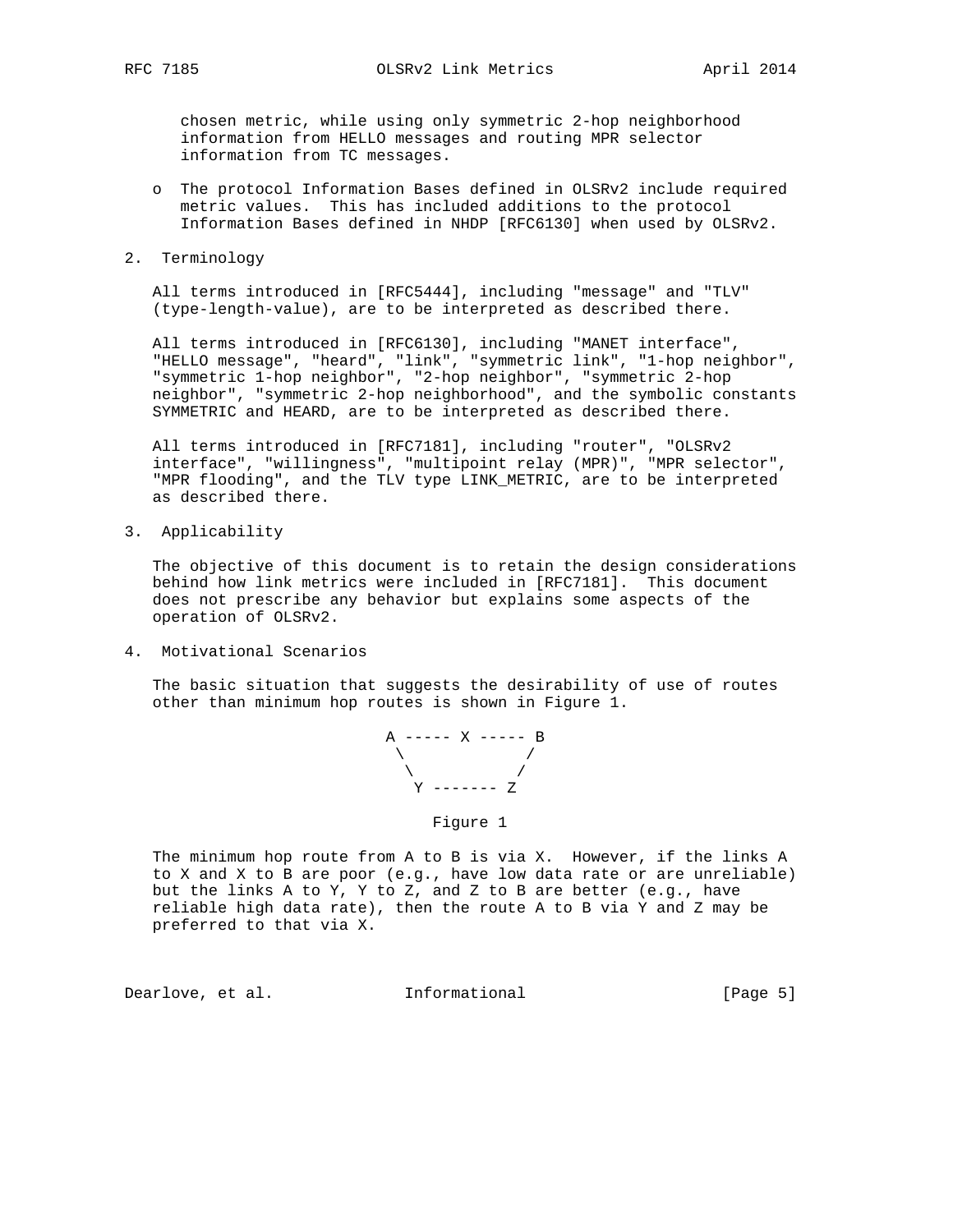There are other situations where the use of some links should be discouraged, even if the avoidance of them does not show immediately obvious benefits to users. Consider a network with many short-range links and a few long-range links. Use of minimum hop routes will immediately lead to heavy use of the long-range links. This will be particularly undesirable if those links achieve their longer range through reduced data rate or through being less reliable. However, even if the long-range links have the same characteristics as the short-range links, it may be better to reserve usage of the long range links for when this usage is particularly valuable -- for example, when the use of one long-range link saves several short range links, rather than the single link saving that is needed for a minimum hop route.

 A related case is that of a privileged relay. An example is an aerial router in an otherwise ground-based network. The aerial router may have a link to many, or even all, other routers. That would lead to all routers attempting to send all their traffic (other than to symmetric 1-hop neighbors and some symmetric 2-hop neighbors) via the aerial router. It may, however, be important to reserve that capacity for cases where the aerial router is actually essential, such as if the ground-based portion of the network is not connected.

 Link metrics provide a possible solution to these scenarios. For example, in Figure 1, the route A to Y to Z to B could be preferred to A to X to B by making the metrics on the former path 1 and those on the latter path 2. The aerial privileged relay could be used only when necessary by giving its links maximal metric values, with much smaller other metric values or, if the aerial link is to be preferred to N ground links, by giving the ground links metric values of 1 while making the sum of the aerial node uplink and downlink metrics equal to N.

 Other cases may involve attempts to avoid areas of congestion, attempts to route around insecure routers, and attempts by routers to discourage being used as relays due to, for example, limited battery power. OLSRv2 does have another mechanism to aid in this: a router's willingness to act as an MPR. However, there are cases where that cannot help but where use of non-minimum hop routes could.

 Similarly, note that OLSRv2's optional use of link quality (through its use of [RFC6130]) is not a solution to these problems. Use of link quality as specified in [RFC6130] allows a router to decline to use a link, not only on its own, but on all routers' behalf. It does not, for example, allow the use of a link otherwise determined to be too low quality to be generally useful as part of a route where no better links exist. These mechanisms (link quality and link metrics) solve distinctly different problems.

Dearlove, et al. 1nformational 1999 [Page 6]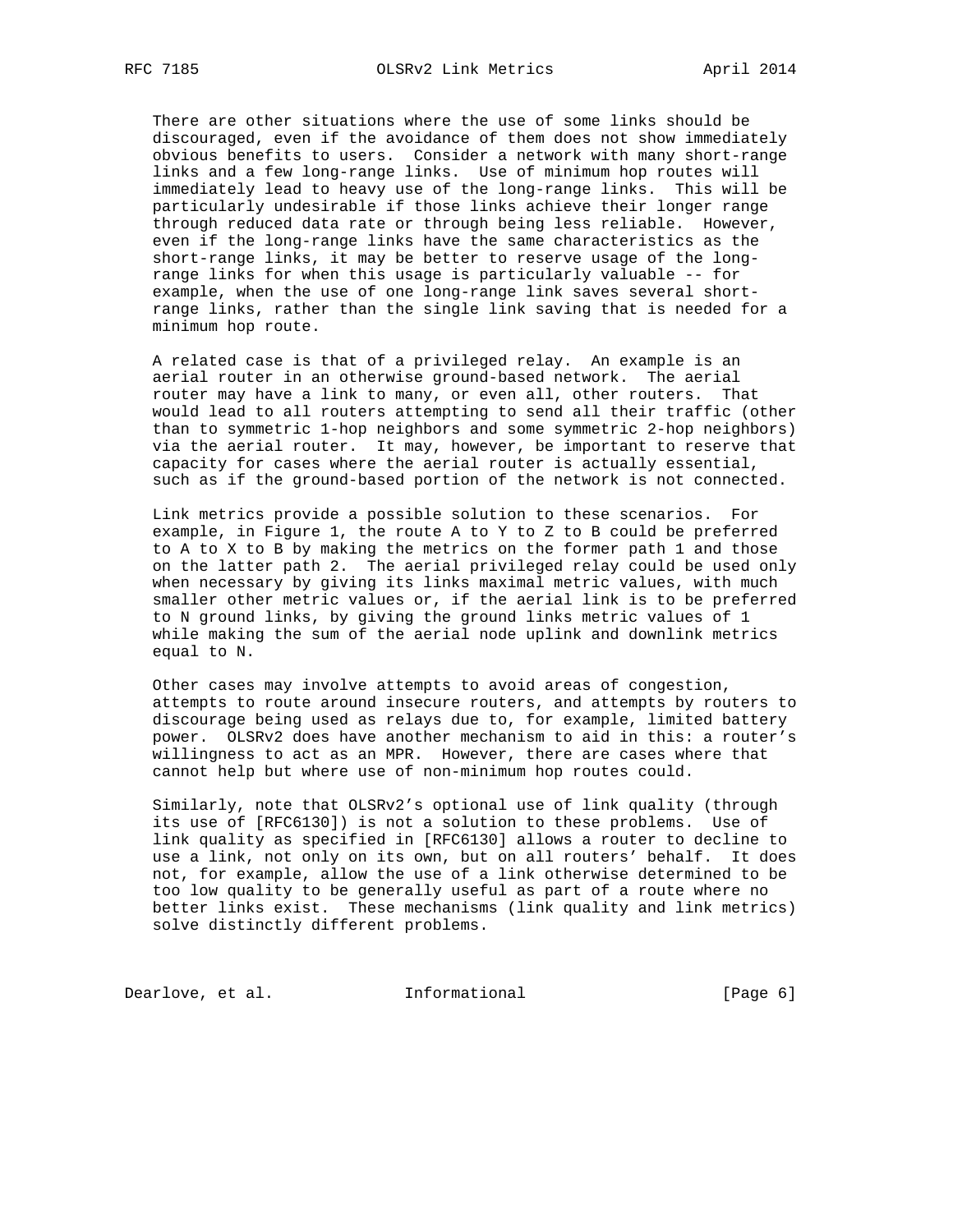It should also be noted that the loop-free property of OLSRv2 applies strictly only in the static state. When the network topology is changing and when messages can be lost, it is possible for transient loops to form. However, with update rates appropriate to the rate of topology change, such loops will be sufficiently rare. Changing link metrics is a form of network topology change and should be limited to a rate slower than the message information update rate (defined by the parameters HELLO\_INTERVAL, HELLO\_MIN\_INTERVAL, REFRESH\_INTERVAL, TC\_INTERVAL, and TC\_MIN\_INTERVAL).

5. Link Metrics

 This section describes the required and selected properties of the link metrics used in OLSRv2, followed by implementation details achieving those properties.

5.1. Link Metric Properties

Link metrics in OLSRv2 are:

- o Dimensionless. While they may, directly or indirectly, correspond to specific physical information (such as delay, loss rate, or data rate), this knowledge is not used by OLSRv2. Instead, generating the metric value is the responsibility of a mechanism external to OLSRv2.
- o Additive, so that the metric of a route is the sum of the metrics of the links forming that route. Note that this requires a metric where a low value of a link metric indicates a "good" link and a high value of a link metric indicates a "bad" link, and the former will be preferred to the latter.
- o Directional, the metric from router A to router B need not be the same as the metric from router B to router A, even when using the same OLSRv2 interfaces. At router A, a link metric from router B to router A is referred to as an incoming link metric, while a link metric from router A to router B is referred to as an outgoing link metric. (These are, of course, reversed at router  $B.$ )
- o Specific to a pair of OLSRv2 interfaces, so that if there is more than one link from router A to router B, each has its own link metric in that direction. There is also an overall metric, a "neighbor metric", from router A to router B (its 1-hop neighbor). This is the minimum value of the link metrics from router A to router B, considering symmetric links only; it is undefined if there are no such symmetric links. A neighbor metric from one router to another is always equal to a link metric in the same

Dearlove, et al. 1nformational 1999 [Page 7]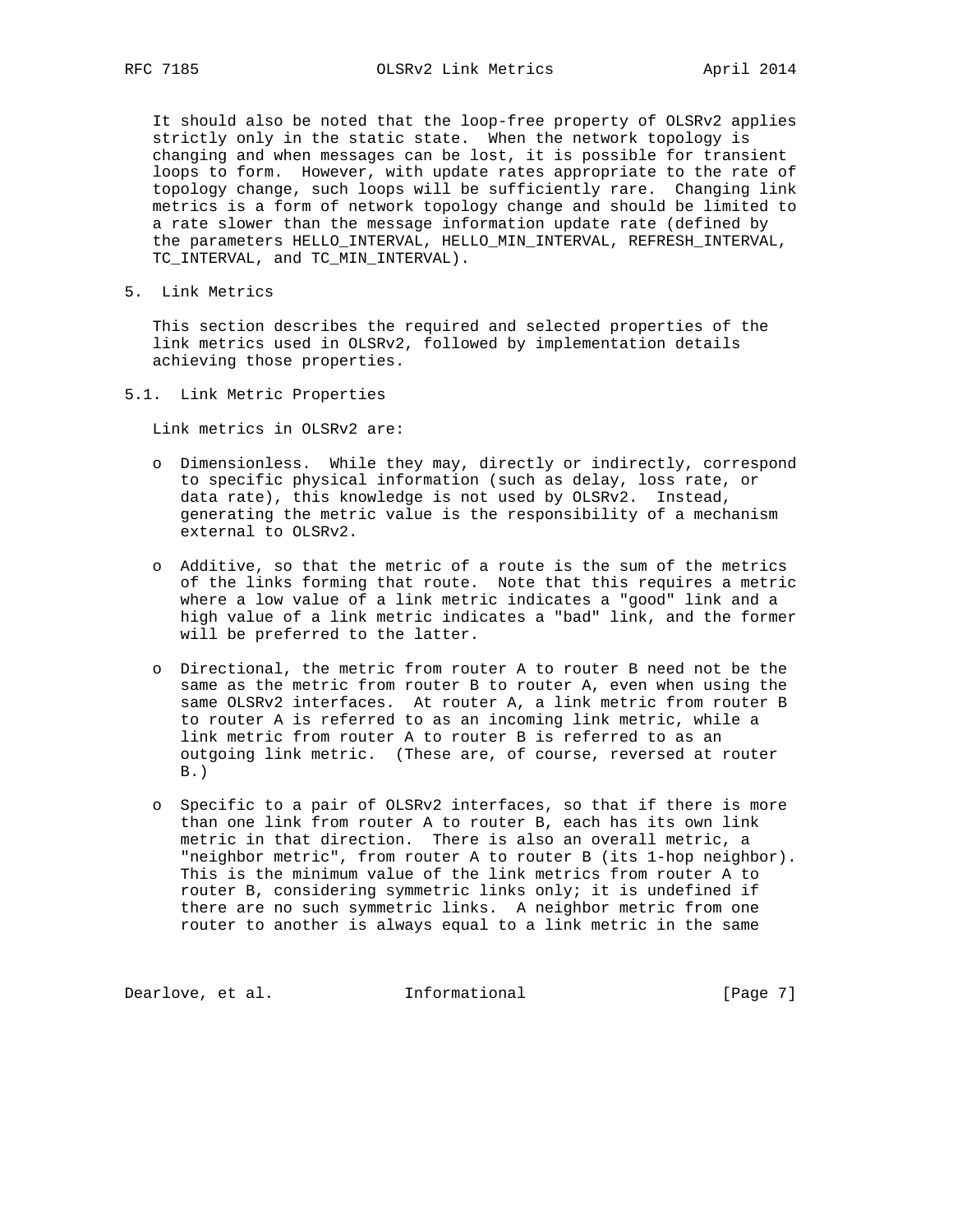direction between OLSRv2 interfaces of those routers. When referring to a specific OLSRv2 interface (for example, in a Link Tuple or a HELLO message sent on that OLSRv2 interface), a link metric always refers to a link on that OLSRv2 interface to or from the indicated 1-hop neighbor OLSRv2 interface, while a neighbor metric may be equal to a link metric to and/or from another OLSRv2 interface.

# 5.2. Link Metric Types

 There are various physical characteristics that may be used to define a link metric. Some examples, which also illustrate some characteristics of metrics that result, are:

- o Delay is a straightforward metric; as it is naturally additive, the delay of a multi-link route is the sum of the delays of the links. This does not directly take into account delays due to routers (such as due to router queues or transition of packets between router interfaces) rather than links, but these delays can be divided among incoming and outgoing links.
- o Probability of loss on a link is, as long as probabilities of loss are small and independent, approximately additive. (A slightly more accurate approach is using a negatively scaled logarithm of the probability of not losing a packet.) If losses are not independent, then this will be pessimistic.
- o Data rates are not additive. They even have the wrong characteristic of being good when high and bad when low; thus, a mapping that inverts the ordering must be applied. Such a mapping can, at best, only produce a metric that is acceptable to treat as additive. Consider, for example, a preference for a route that maximizes the minimum data rate link on the route and then prefers a route with the fewest links of each data rate from the lowest. If links may be of three discrete data rates, "high", "medium", and "low", then this preference can be achieved, on the assumption that no route will have more than 10 links, with metric values of 1, 10, and 100 for the three data rates.

 If routes can have more than 10 links, the range of metrics must be increased; this was one reason for a preference for a wide "dynamic range" of link metric values. Depending on the ratios of the numerical values of the three data rates, the same effect may be achieved by using a scaling of an inverse power of the numerical values of the data rates. For example, if the three data rates were 2, 5, and 10 Mbit/s, then a possible mapping would be the fourth power of 10 Mbit/s divided by the data rate, giving metric values of 625, 16, and 1 (good for up to 16 links in a

Dearlove, et al. 1nformational 1999 [Page 8]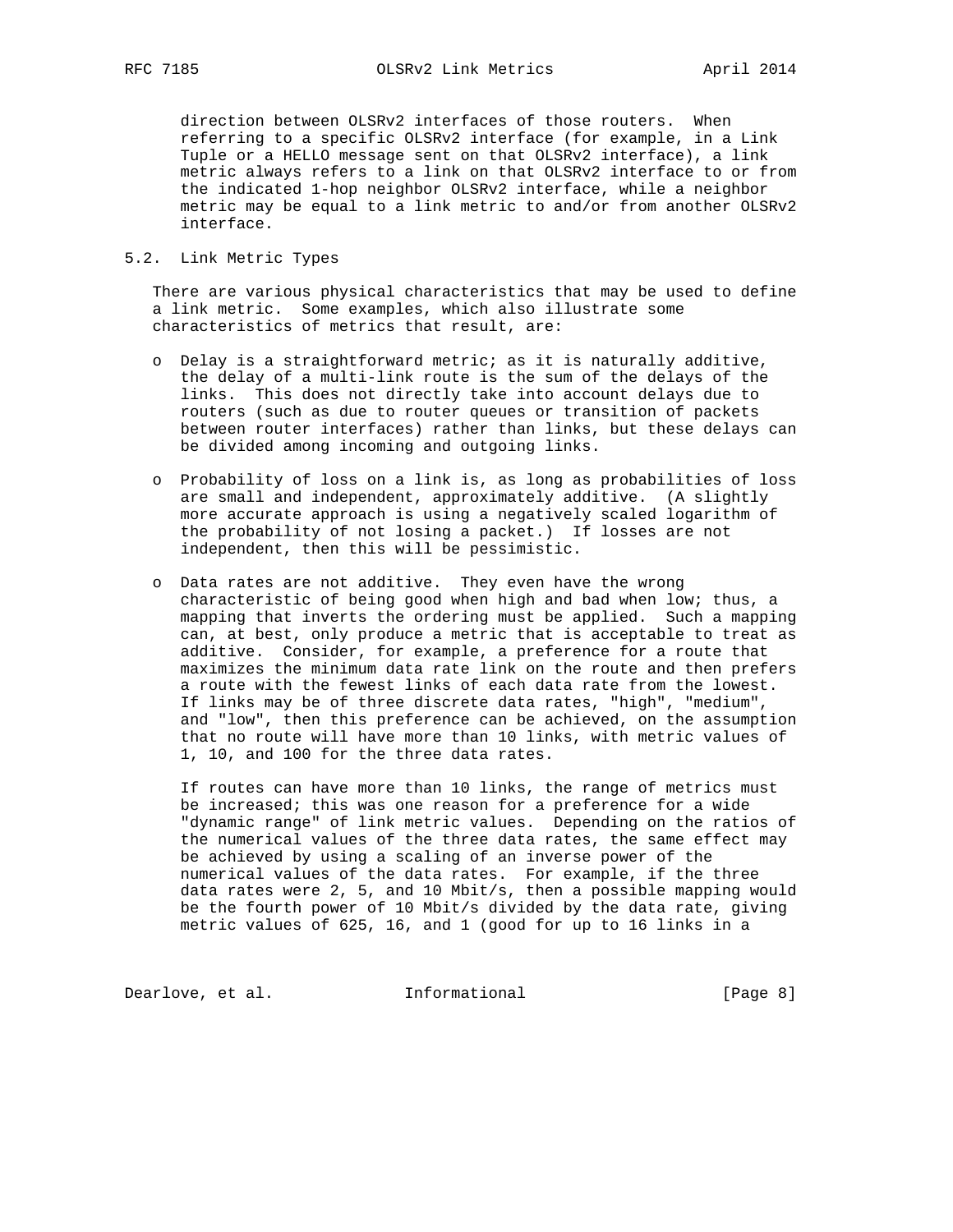route). This mapping can be extended to a system with more data rate values, for example, giving a 4 Mbit/s data rate a metric value of about 39. This may lose the capability to produce an absolutely maximal minimum data rate route but will usually produce either that, or something close (and at times maybe better, is a route of three 5 Mbit/s links really better than one of a single 4 Mbit/s link?). Specific metrics will need to define the mapping.

 There are also many other possible metrics, including using physical layer information (such as signal-to-noise ratio and error-control statistics) and information such as packet-queuing statistics.

 In a well-designed network, all routers will use the same metric type. It will not produce good routes if, for example, some link metrics are based on data rate and some on path loss (except to the extent that these may be correlated). How to achieve this is an administrative matter, outside the scope of OLSRv2. In fact, even the actual physical meanings of the metrics is outside the scope of OLSRv2. This is because new metrics may be added in the future, for example, as data rates increase, and may be based on new, possibly non-physical, considerations, for example, financial cost. Each such type will have a metric type number. Initially, a single link metric type zero is defined as indicating a dimensionless metric with no predefined physical meaning.

 An OLSRv2 router is instructed which single link metric type to use and recognize, without knowing whether it represents delay, probability of loss, data rate, cost, or any other quantity. This recognized link metric type number is a router parameter and subject to change in case of reconfiguration or possibly the use of a protocol (outside the scope of OLSRv2) permitting a process of link metric type agreement between routers.

 The use of link metric type numbers also suggests the possibility of use of multiple link metric types and multiple network topologies. This is a possible future extension to OLSRv2. To allow for that future possibility, the sending of more than one metric of different physical types, which should otherwise not be done for reasons of efficiency, is not prohibited, but types other than that configured will be ignored.

 The following three sections assume a chosen single link metric type, of unspecified physical nature.

Dearlove, et al. 1nformational 1999 [Page 9]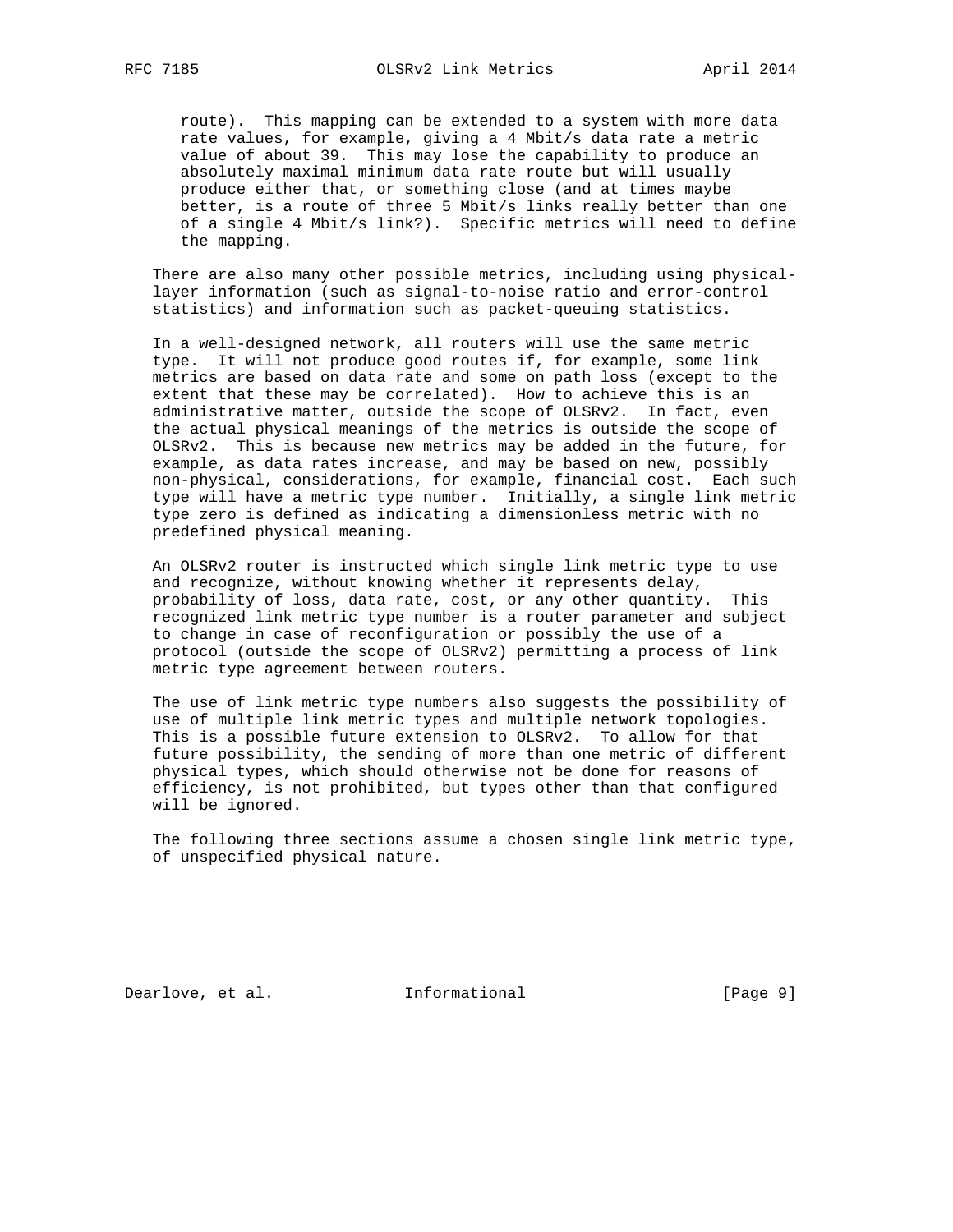# 5.3. Directional Link Metrics

 OLSRv2 uses only "symmetric" (bidirectional) links, which may carry traffic in either direction. A key decision was whether these links should each be assigned a single metric, used in both directions, or a metric in each direction, noting that:

- o Links can have different characteristics in each direction. Use of directional link metrics recognizes this.
- o In many (possibly most) cases, the two ends of a link will naturally form different views as to what the link metric should be. To use a single link metric requires a coordination between the two that can be avoided if using directional metrics. Note that if using a single metric, it would be essential that the two ends agree as to its value; otherwise, it is possible for looping to occur. This problem does not occur for directional metrics.

 Based on these considerations, directional metrics are used in OLSRv2. Each router must thus be responsible for defining the metric in one direction only. This could have been in either direction, i.e., a router is responsible for either incoming or outgoing link metrics, as long as the choice is universal. The former (incoming) case is used in OLSRv2 because, in general, receiving routers have more information available to determine link metrics (for example, received signal strength, interference levels, and error-control coding statistics).

 Note that, using directional metrics, if router A defines the metric of the link from router B to router A, then router B must use router A's definition of that metric on that link in that direction. (Router B could, if appropriate, use a bad mismatch between directional metrics as a reason to discontinue use of this link, using the link quality mechanism defined in [RFC6130]; note that this is a distinct mechanism from the use of link metrics.)

### 5.4. Reporting Link and Neighbor Metrics

 Links, and hence link metrics, are reported in HELLO messages. A router must report incoming link metrics in its HELLO messages in order for these link metrics to be available at the other end of the link. This means that, for a symmetric link, both ends of the link will know both of the incoming and outgoing link metrics.

 As well as advertising incoming link metrics, HELLO messages also advertise incoming neighbor metrics. These are used for routing MPR selection (see Section 6.2), which requires use of the lowest metric

Dearlove, et al. 1nformational [Page 10]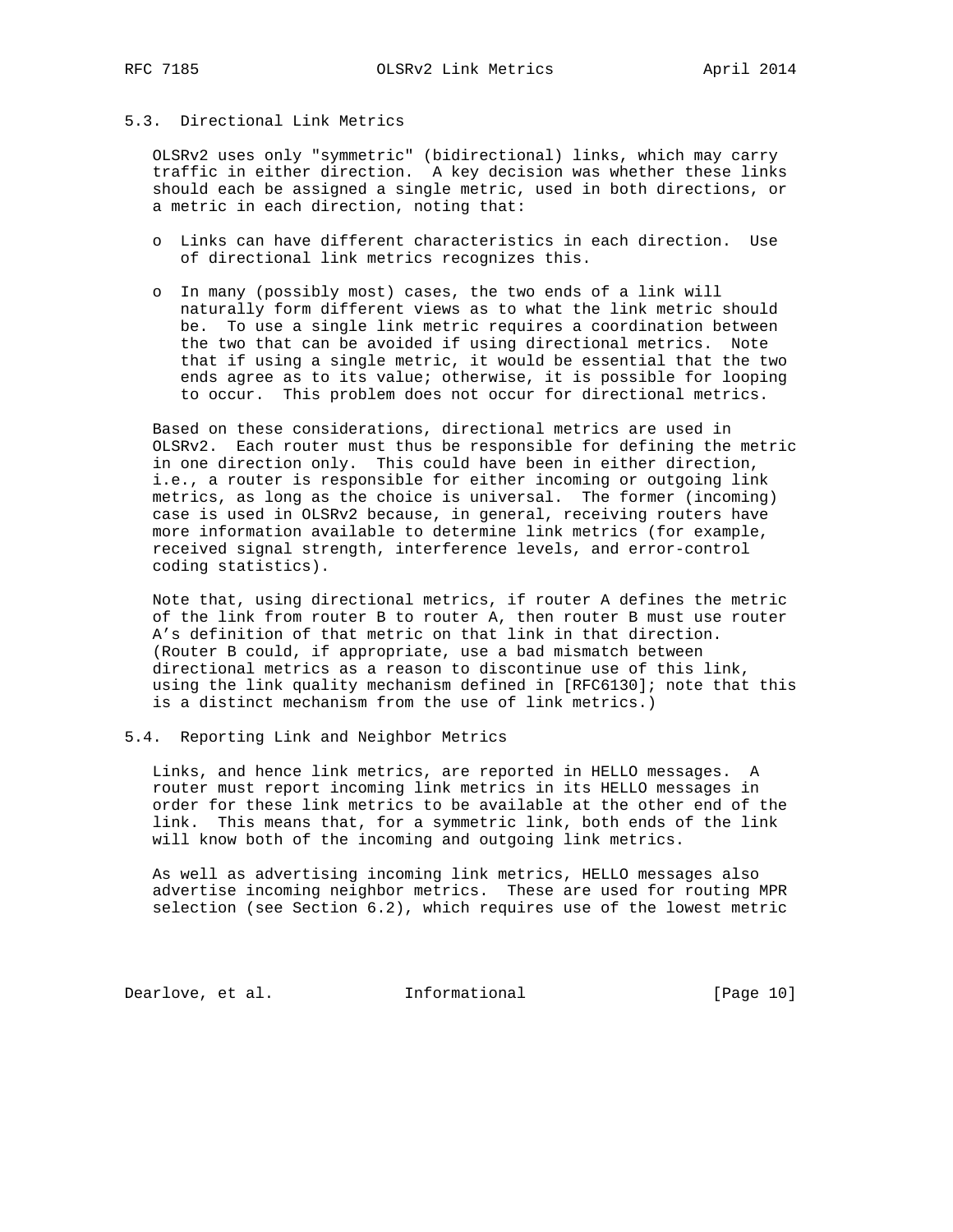link between two routers when more than one link exists. This neighbor metric may be using another OLSRv2 interface, and hence, the link metric alone is insufficient.

 Metrics are also reported in TC messages. It can be shown that these need to be outgoing metrics:

- o Router A must be responsible for advertising a metric from router A to router B in TC messages. This can be seen by considering a route connecting single OLSRv2 interface routers P to Q to R to S. Router P receives its only information about the link from R to S in the TC messages transmitted by router R, which is an MPR of router S (assuming that only MPR selectors are reported in TC messages). Router S may not even transmit TC messages (if no routers have selected it as an MPR and it has no attached networks to report). So any information about the metric of the link from R to S must also be included in the TC messages sent by router R; hence, router R is responsible for reporting the metric for the link from R to S.
- o In a more general case, where there may be more than one link from R to S, the TC message must, so that minimum metric routes can be constructed (e.g., by router P), report the minimum of these outgoing link metrics, i.e., the outgoing neighbor metric from R to S.

 In this example, router P also receives information about the existence of a link between Q and R in the HELLO messages sent by router Q. Without the use of metrics, this link could be used by OLSRv2 for 2-hop routing to router R, using just HELLO messages sent by router Q. For this property (which accelerates local route formation) to be retained (from OLSRv1), router P must receive the metric from Q to R in HELLO messages sent by router Q. This indicates that router Q must be responsible for reporting the metric for the outgoing link from Q to R. This is in addition to the incoming link metric information that a HELLO message must report. Again, in general, this must be the outgoing neighbor metric, rather than the outgoing link metric.

 In addition, Section 6.1 offers an additional reason for reporting outgoing neighbor metrics in HELLO messages, without which metrics can properly affect only routing, not flooding.

 Note that there is no need to report an outgoing link metric in a HELLO message. The corresponding 1-hop neighbor knows that value; it specified it. Furthermore, for 2-hop neighborhood use, neighbor metrics are required (as these will, in general, not use the same OLSRv2 interface).

Dearlove, et al. 1nformational [Page 11]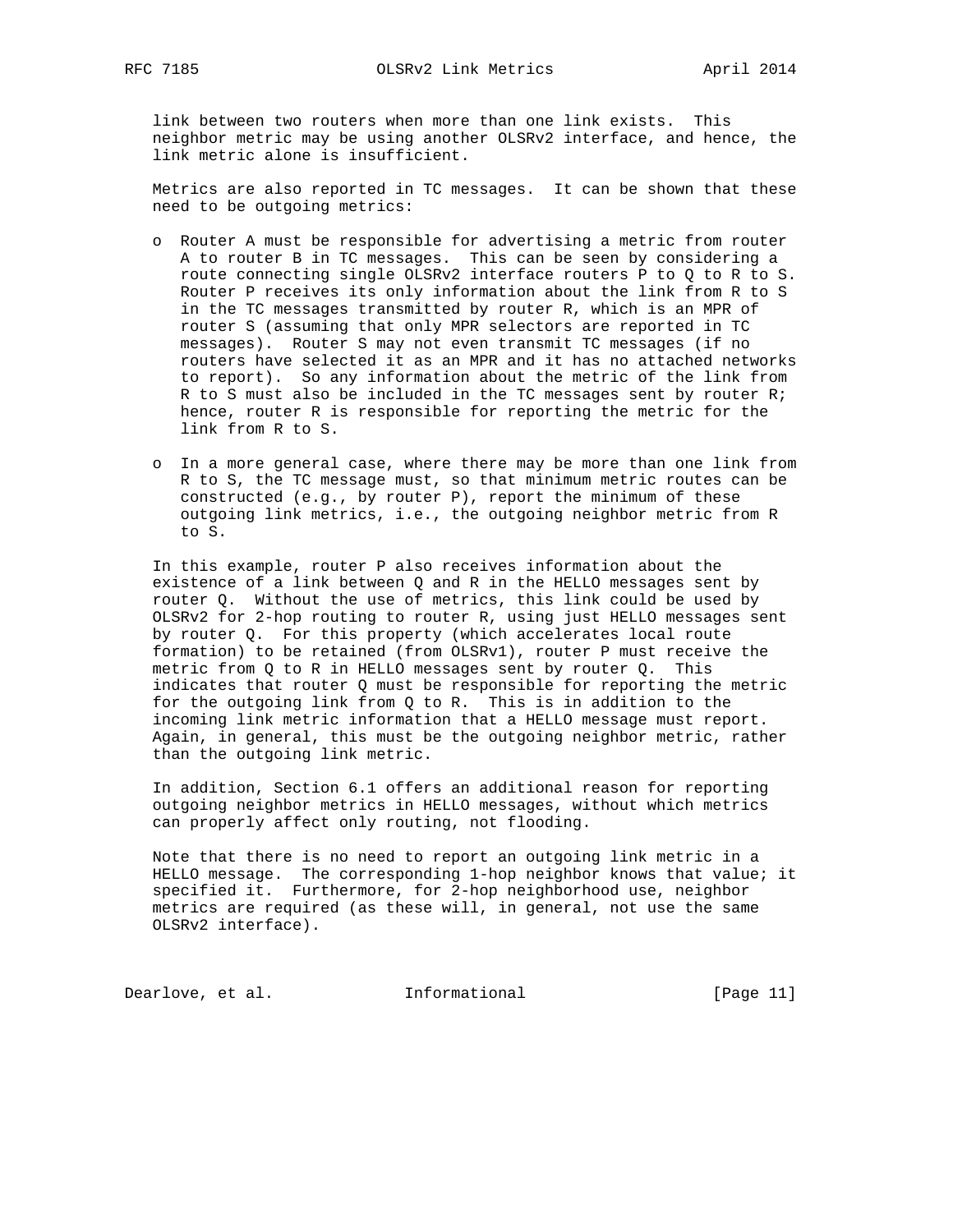### 5.5. Defining Incoming Link Metrics

 When a router reports a 1-hop neighbor in a HELLO message, it may do so for the first time with link status HEARD. As the router is responsible for defining and reporting incoming link metrics, it must evaluate that metric and attach that link metric to the appropriate address (which will have link status HEARD) in the next HELLO message reporting that address on that OLSRv2 interface. There will, at this time, be no outgoing link metric available to report, but a router must be able to immediately decide on an incoming link metric once it has heard a 1-hop neighbor on an OLSRv2 interface for the first time.

 This is because, when receiving a HELLO message from this router, the 1-hop neighbor seeing its own address listed with link status HEARD will (unless the separate link quality mechanism indicates otherwise) immediately consider that link to be SYMMETRIC, advertise it with that link status in future HELLO messages, and use it (for MPR selection and data traffic forwarding).

 It may, depending on the physical nature of the link metric, be too early for an ideal decision as to that metric; however, a choice must be made. The metric value may later be refined based on further observation of HELLO messages, other message transmissions between the routers, or other observations of the environment. It will probably be best to over-estimate the metric if initially uncertain as to its value, to discourage, rather than over-encourage, its use. If no information other than the receipt of the HELLO message is available, then a conservative maximum link metric value, denoted MAXIMUM\_METRIC in [RFC7181], should be used.

# 5.6. Link Metric Values

 Link metric values are recorded in LINK\_METRIC TLVs, defined in [RFC7181], using a compressed (lossy) representation that occupies 12 bits. The use of 12 bits is convenient because, when combined with 4 flag bits of additional information, described below, this results in a 2-octet value field. However, the use of 12 bits, and thus the availability of 4 flag bits, was a consequence of a design to use a modified exponent/mantissa form with the following characteristics:

- o The values represented are to be positive integers starting 1, 2, ...
- o The maximum value represented should be close to, but less than  $2^2$ 24 ( $\textdegree$  denotes exponentiation in this section). This is so that with a route limited to no more than 255 hops, the maximum route metric is less than 2^32, i.e., can be stored in 32 bits. (The link metric value can be stored in 24 bits.)

Dearlove, et al. 1nformational [Page 12]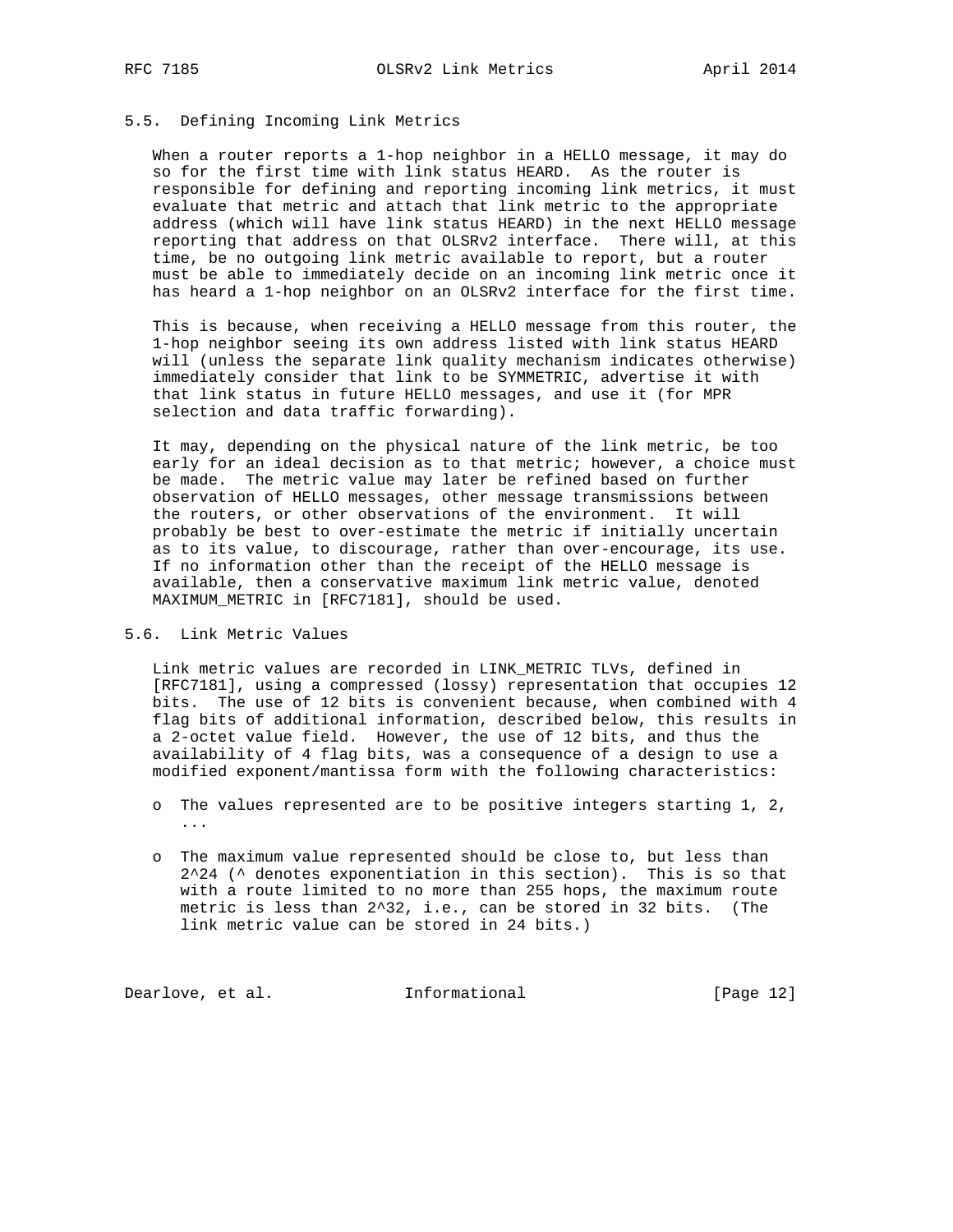A representation that is modified from an exponent/mantissa form with e bits of exponent and m bits of mantissa and that has the first of these properties is one that starts at 1, then is incremented by 1 up to 2^m, then has a further 2^m increments by 2, then a further 2^m increments by 4, and so on for 2^e sets of increments. This means that the represented value is never in error by more than a half (if rounding) or one (if truncating) part in 2^m, usually less.

The position in the increment sequence, from 0 to  $2^m-1$ , is considered as a form of mantissa and denoted a. The increment sequence number, from  $0$  to  $2^e-1$ , is considered as a form of exponent and denoted b.

The value represented by  $(b,a)$  can then be shown to be equal to (2^m+a+1)2^b-2^m. To verify this, note that:

- o With fixed b, the difference between two values with consecutive values of a is 2^b, as expected.
- o The value represented by  $(b, 2^m-1)$  is  $(2^m+2^m)2^b-2^m$ . The value represented by  $(b+1,0)$  is  $(2m+1)(2(b+1))-2m$ . The difference between these two values is 2^(b+1), as expected.

The maximum represented value has  $b = 2^e-1$  and a =  $2^m-1$  and is  $(2^{m+2^m})(2^{(2^e-1)})-2^{m} = 2^{(2^e+m)}-2^{m}$ . This is slightly less than  $2^*(2^{\text{th}})$ . The required 24-bit limit can be achieved if  $2^{\text{th}}$  = 24. Of the possible  $(e,m)$  pairs that satisfy this equation, the pair  $e =$  4, m = 8 was selected as most appropriate and is that used by OLSRv2. It uses the previously indicated e+m = 12 bits. An algorithm for converting from a 24-bit value v to a 12-bit pair (b,a) is given in Section 6.2 of [RFC7181].

 As noted above, the 12-bit representation then shares two octets with 4 flag bits. Putting the flag bits first, it is then natural to put the exponent bits in the last four bits of the first octet and to put the mantissa bits in the second octet. The 12 consecutive bits, using network byte order (most significant octet first), then represent 256b+a. Note that the ordering of these 12-bit representation values is the same as the ordering of the 24-bit metric values. In other words, two 12-bit metrics fields can be compared for equality/ordering as if they were unsigned integers.

 The four flag bits each represent one kind of metric, defined by its direction (incoming or outgoing) and whether the metric is a link metric or a neighbor metric. As indicated by the flag bits set, a metric value may be of any combination of these four kinds of metric.

Dearlove, et al. 1nformational [Page 13]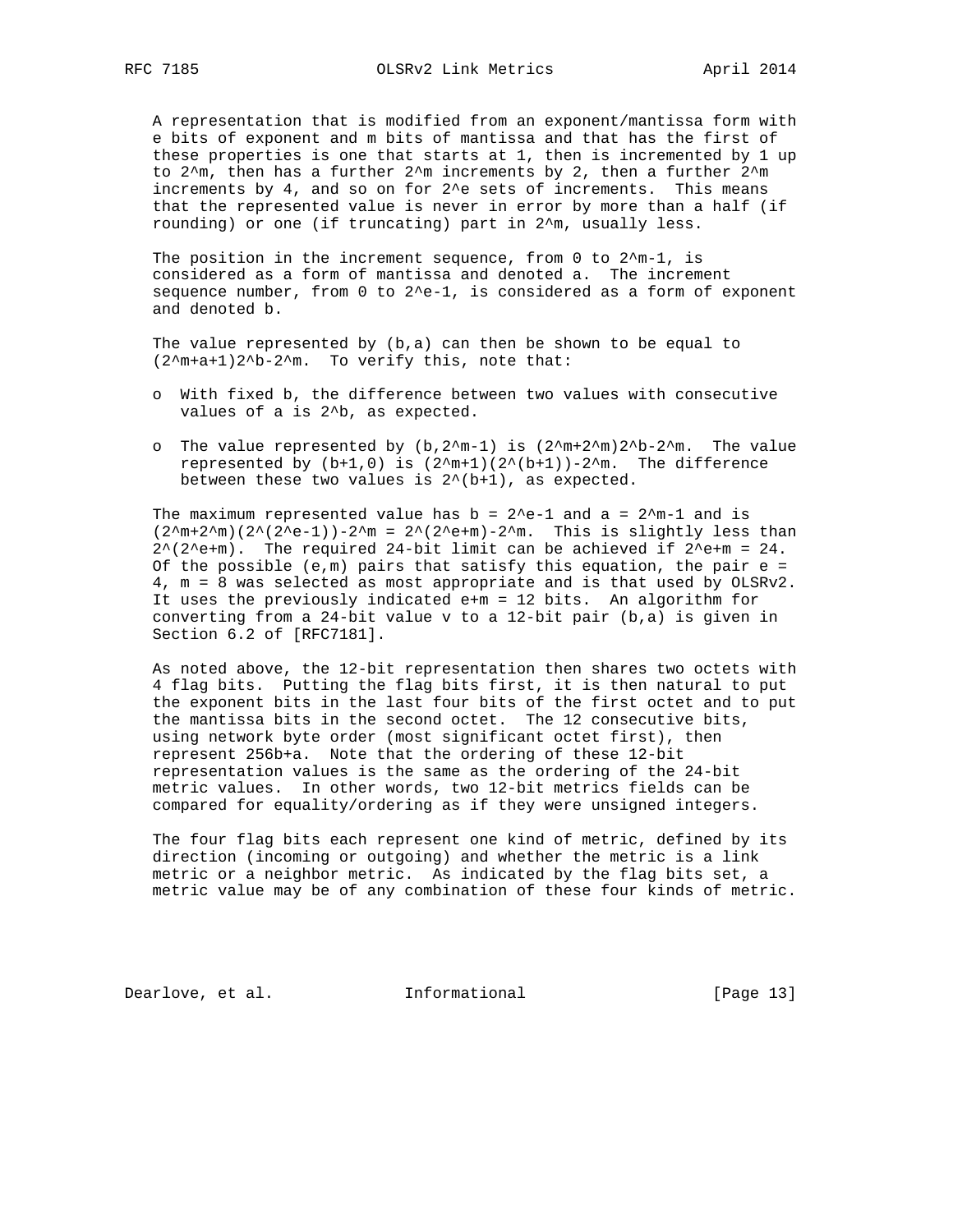## 6. MPRs with Link Metrics

 MPRs are used for two purposes in OLSRv2. In both cases, it is MPR selectors that are actually used, MPR selectors being determined from MPRs advertised in HELLO messages.

- o Optimized Flooding. This uses the MPR selector status of symmetric 1-hop neighbor routers from which messages are received in order to determine if these messages are to be forwarded. MPR selector status is recorded in the Neighbor Set (defined in [RFC6130] and extended in [RFC7181]) and determined from received HELLO messages.
- o Routing. Non-local link information is based on information recorded in this router's Topology Information Base. That information is based on received TC messages. The neighbor information in these TC messages consists of addresses of the originating router's advertised (1-hop) neighbors, as recorded in that router's Neighbor Set (defined in [RFC6130] and extended in [RFC7181]). These advertised neighbors include all of the MPR selectors of the originating router.

 Metrics interact with these two uses of MPRs differently, as described in the following two sections. This leads to the requirement for two separate sets of MPRs for these two uses when using metrics. The relationship between these two sets of MPRs is considered in Section 6.3.

### 6.1. Flooding MPRs

 The essential detail of the "flooding MPR" selection specification is that a router must select a set of MPRs such that a message transmitted by a router and retransmitted by all its flooding MPRs will reach all of the selecting router's symmetric 2-hop neighbors.

 Flooding MPR selection can ignore metrics and produce a solution that meets the required specification. However, that does not mean that metrics cannot be usefully considered in selecting flooding MPRs. Consider the network in Figure 2, where numbers are metrics of links in the direction away from router A, towards router D.

Dearlove, et al. 1nformational [Page 14]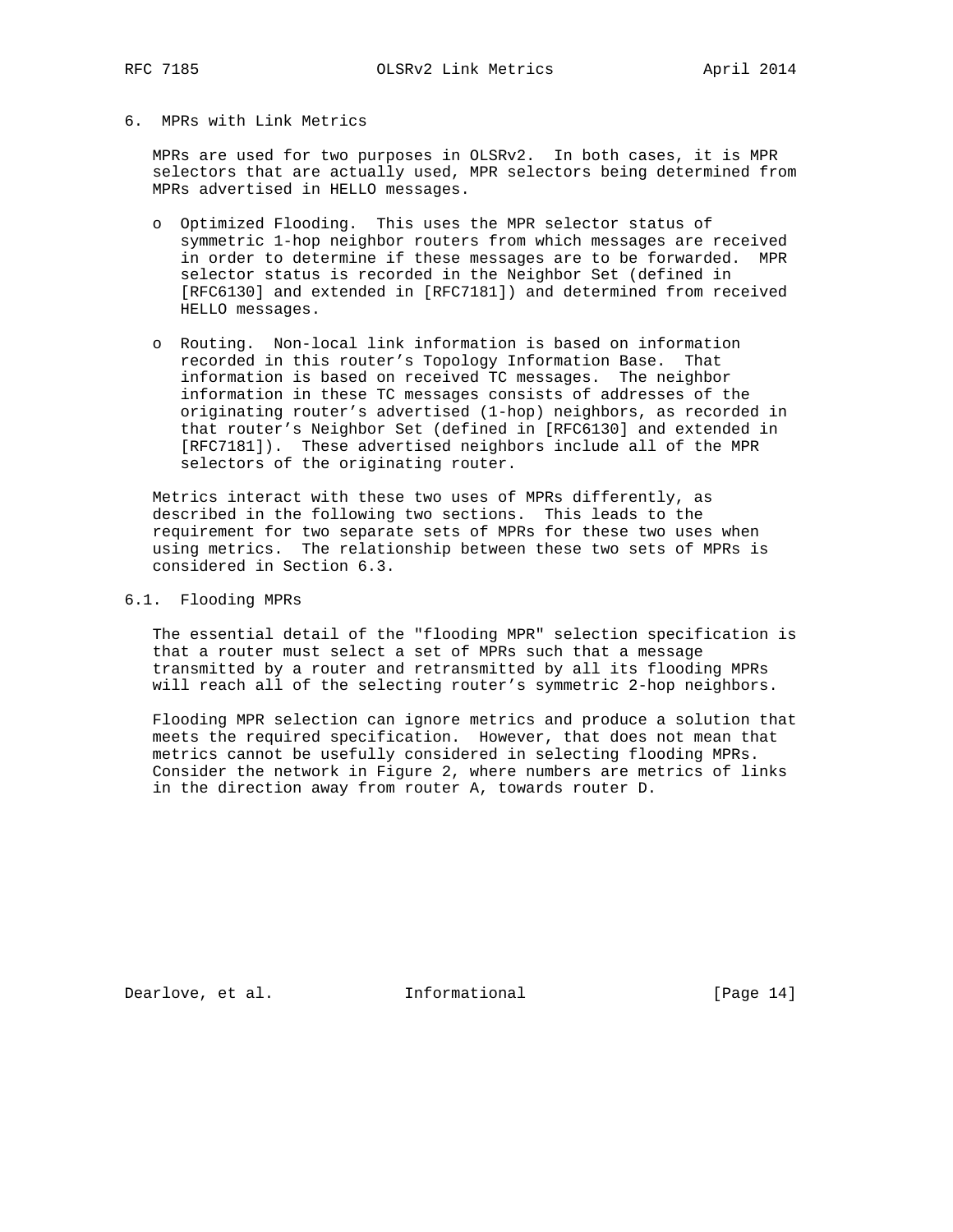

Figure 2

 Which is the better flooding MPR selection by router A: B or C? If the metric represents probability of message loss, then clearly choosing B maximizes the probability of a message sent by A reaching D. This is despite C having a lower metric in its connection to A than B does. (Similar arguments about a preference for B can be made if, for example, the metric represents data rate or delay rather than probability of loss.)

 However, neither should only the second hop be considered. If this example is modified to that in Figure 3, where the numbers still are metrics of links in the direction away from router A, towards router D, then it is possible that, when A is selecting flooding MPRs, selecting C is preferable to selecting B.



Figure 3

 If the metrics represent scaled values of delay or the probability of loss, then selecting C is clearly better. This indicates that the sum of metrics is an appropriate measure to use to choose between B and C.

 However, this is a particularly simple example. Usually, it is not a simple choice between two routers as a flooding MPR, each only adding one router coverage. When considering which router to next add as a flooding MPR, a more general process should incorporate the metric to that router and the metric from that router to each symmetric 2-hop neighbor as well as the number of newly covered symmetric 2-hop neighbors. Other factors may also be included.

Dearlove, et al. Informational [Page 15]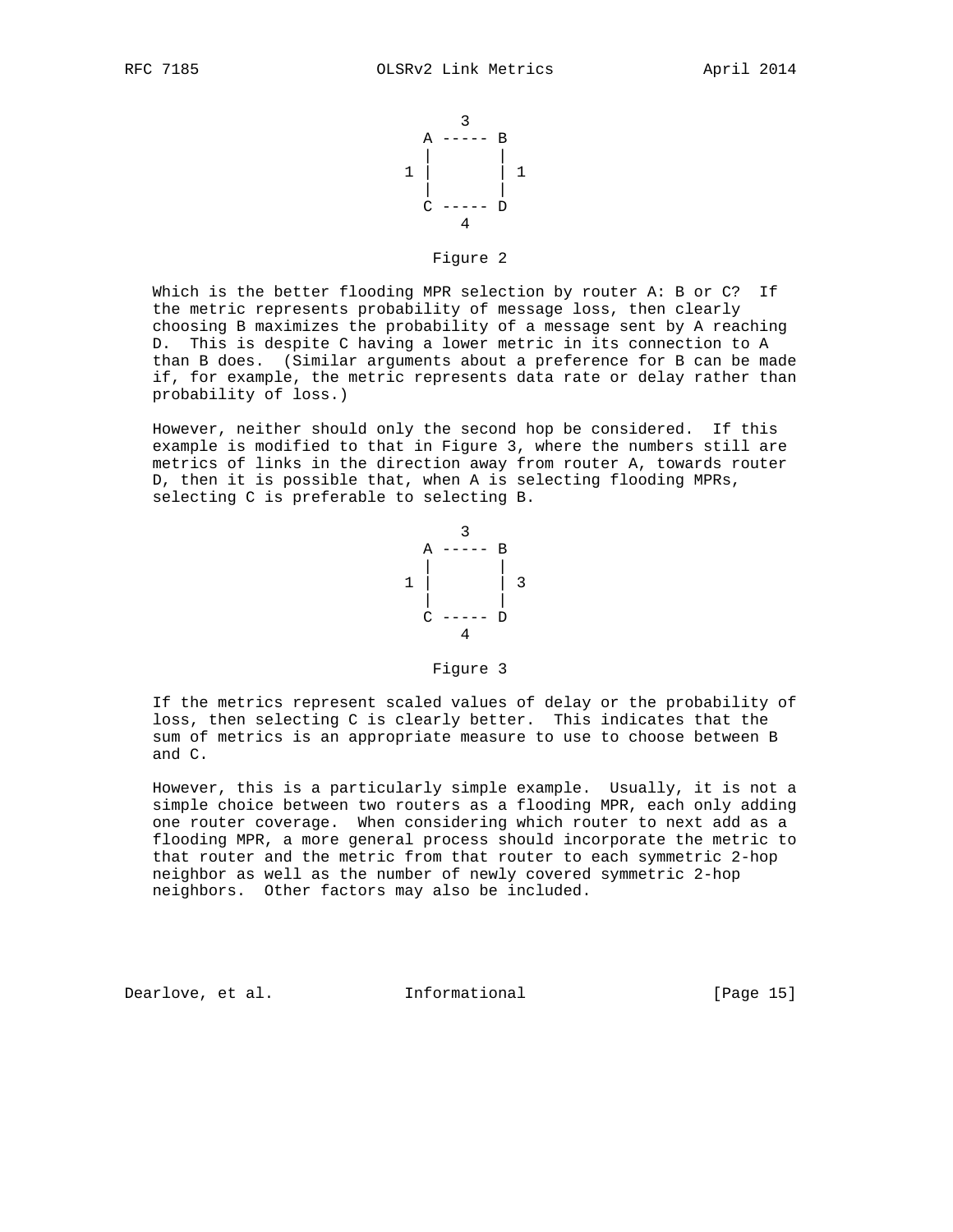The required specification for flooding MPR selection is in Section 18.4 (also using Section 18.3) of [RFC7181], which may use the example MPR selection algorithm in Appendix B of [RFC7181]. However, note that (as in [RFC3626]) each router can make its own independent choice of flooding MPRs, and flooding MPR selection algorithm, and still interoperate.

 Also note that the references above to the direction of the metrics is correct: for flooding, directional metrics outward from a router are appropriate, i.e., metrics in the direction of the flooding. This is an additional reason for including outward metrics in HELLO messages, as otherwise a metric-aware MPR selection for flooding is not possible. The second-hop metrics are outgoing neighbor metrics because the OLSRv2 interface used for a second-hop transmission may not be the same as that used for the first-hop reception.

#### 6.2. Routing MPRs

 The essential detail of the "routing MPR" selection specification is that a router must, per OLSRv2 interface, select a set of MPRs such that there is a 2-hop route from each symmetric 2-hop neighbor of the selecting router to the selecting router, with the intermediate router on each such route being a routing MPR of the selecting router.

 It is sufficient, when using an additive link metric rather than a hop count, to require that these routing MPRs provide not just a 2-hop route but a minimum distance 2-hop route. In addition, a router is a symmetric 2-hop neighbor even if it is a symmetric 1-hop neighbor, as long as there is a 2-hop route from it that is shorter than the 1-hop link from it. (The property that no routes go through routers with willingness WILL\_NEVER is retained. Examples below assume that all routers are equally willing, with none having willingness WILL\_NEVER.)

 For example, consider the network in Figure 4. Numbers are metrics of links in the direction towards router A, away from router D. Router A must pick router B as a routing MPR, whereas for minimum hop count routing, it could alternatively pick router C. Note that the use of incoming neighbor metrics in this case follows the same reasoning as for the directionality of metrics in TC messages, as described in Section 5.4.

Dearlove, et al. 1nformational [Page 16]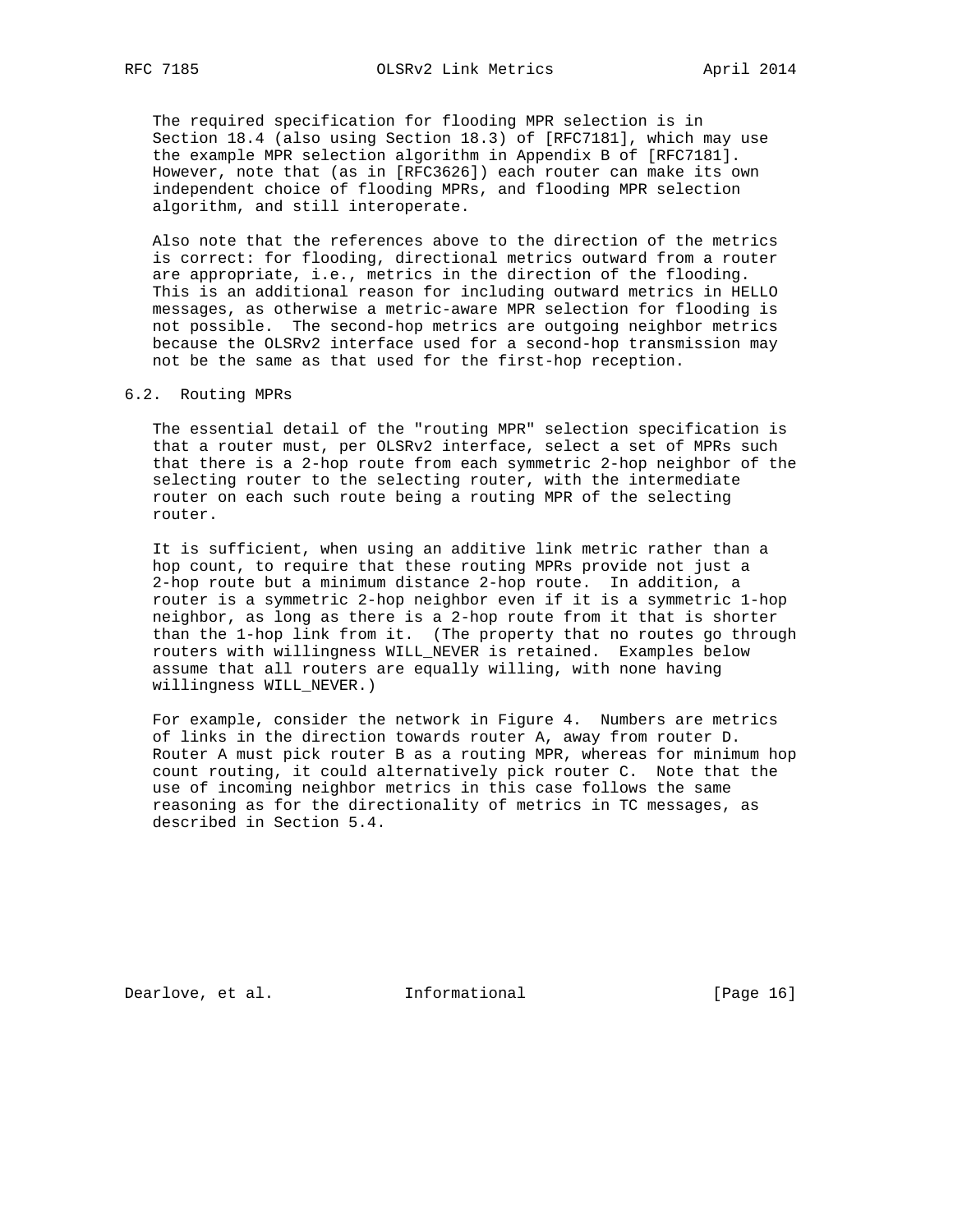

# Figure 4

 In Figure 5, where numbers are metrics of links in the direction towards router A and away from router C, router A must pick router B as a routing MPR, but for minimum hop count routing, it would not need to pick any MPRs.

 $1$  $A - B$  \ |  $4 \setminus 2$  $\|$ **C** 

# Figure 5

 In Figure 6, where numbers are metrics of links in the direction towards router A and away from routers D and E, router A must pick both routers B and C as routing MPRs, but for minimum hop count routing, it could pick either.



Figure 6

Dearlove, et al. Informational [Page 17]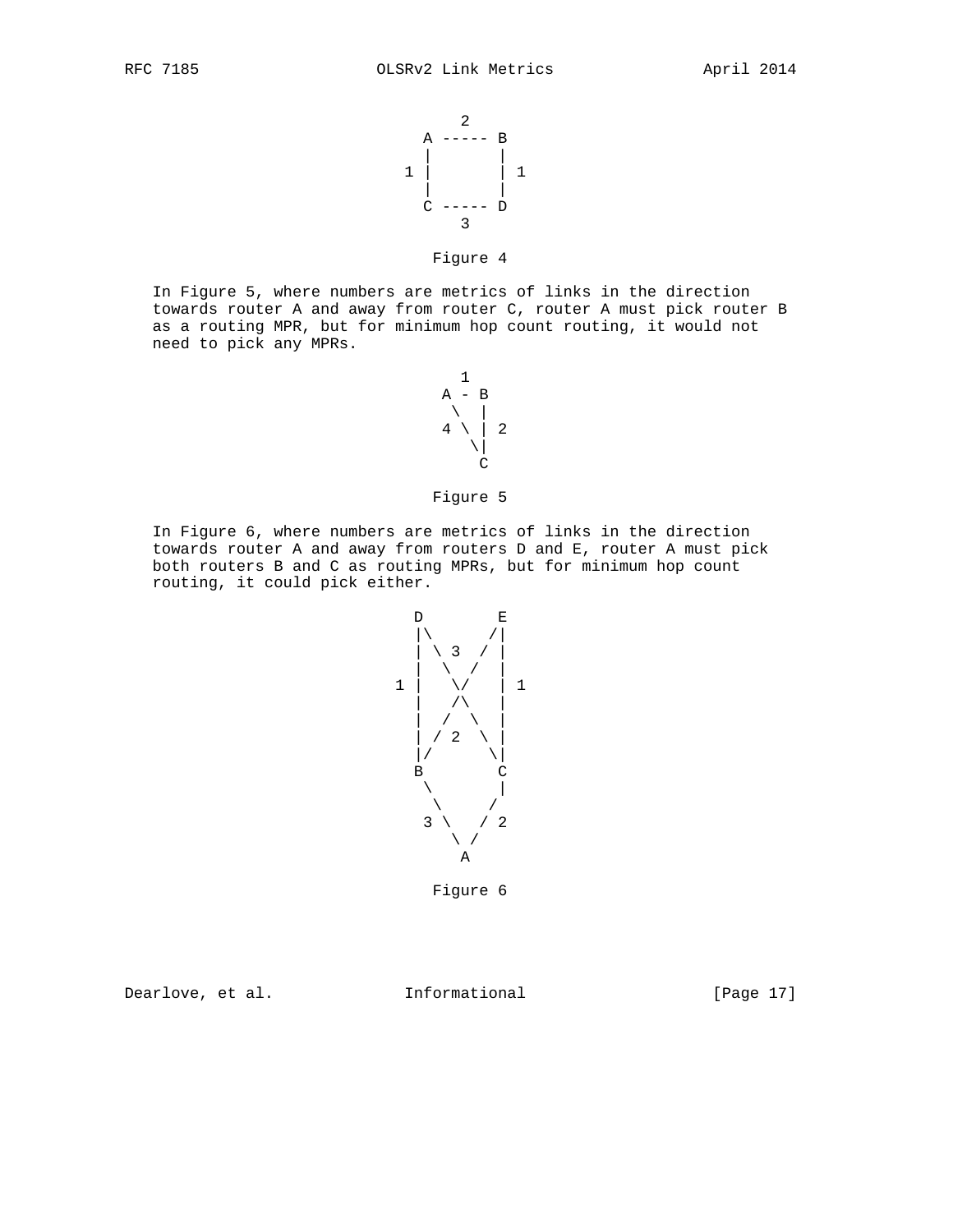It is shown in Appendix A that selecting routing MPRs according to this definition and advertising only such links (plus knowledge of local links from HELLO messages) will result in selection of lowest total metric routes, even if all links (advertised or not) are considered in the definition of a shortest route.

 However, the definition noted above as sufficient for routing MPR selection is not necessary. For example, consider the network in Figure 7, where numbers are metrics of links in the direction towards router A, away from other routers; the metrics from B to C and C to B are both assumed to be 2.



Figure 7

 Using the above definition, A must pick both B and C as routing MPRs, in order to cover the symmetric 2-hop neighbors C and D, respectively. (C is a symmetric 2-hop neighbor because the route length via B is shorter than the 1-hop link.)

 However, A only needs to pick B as a routing MPR, because the only reason to pick C as a routing MPR would be so that C can advertise the link to A for routing -- to be used by, for example, E. However, A knows that no other router should use the link C to A in a shortest route because routing via B is shorter. So, if there is no need to advertise the link from C to A, then there is no reason for A to select C as a routing MPR.

 This process of "thinning out" the routing MPR selection uses only local information from HELLO messages. Using any minimum distance algorithm, the router identifies shortest routes, whether one, two, or more hops, from all routers in its symmetric 2-hop neighborhood. It then selects as MPRs all symmetric 1-hop neighbors that are the last router (before the selecting router itself) on any such route. Where there is more than one shortest distance route from a router, only one such route is required. Alternative routes may be selected so as to minimize the number of last routers -- this is the equivalent to the selection of a minimal set of MPRs in the non metric case.

Dearlove, et al. 1nformational [Page 18]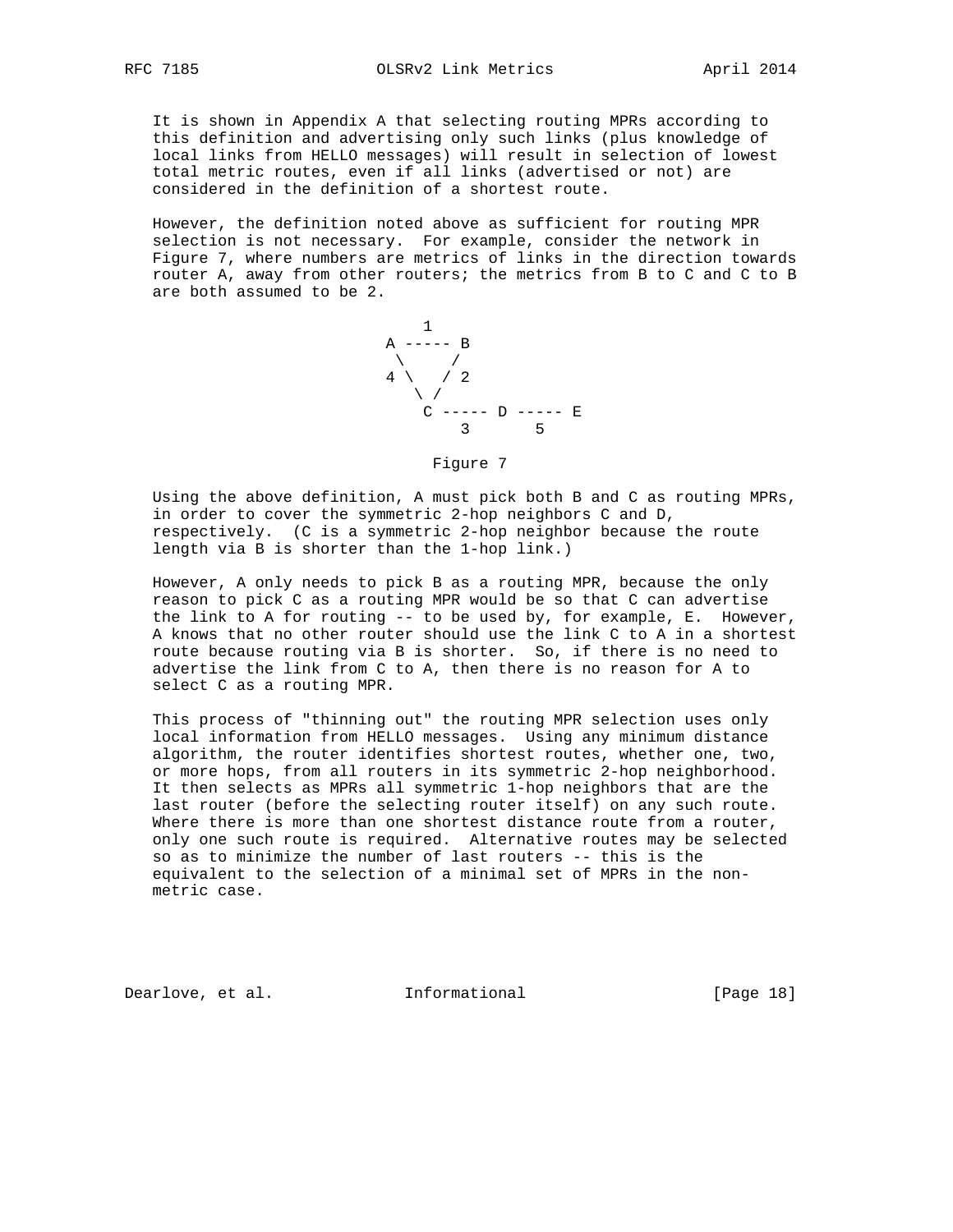Note that this only removes routing MPRs whose selection can be directly seen to be unnecessary. Consequently, if (as is shown in Appendix A) the first approach creates minimum distance routes, then so does this process.

 The examples in Figures 5 and 6 show that use of link metrics may require a router to select more routing MPRs than when not using metrics and even require a router to select routing MPRs when, without metrics, it would not need any routing MPRs. This may result in more, and larger, messages being generated and forwarded more often. Thus, the use of link metrics is not without cost, even excluding the cost of link metric signaling.

 These examples consider only single OLSRv2 interface routers. However, if routers have more than one OLSRv2 interface, then the process is unchanged; other than that, if there is more than one known metric between two routers (on different OLSRv2 interfaces), then, considering symmetric links only (as only these are used for routing) the smallest link metric, i.e., the neighbor metric, is used. There is no need to calculate routing MPRs per OLSRv2 interface. That requirement results from the consideration of flooding and the need to avoid certain "race" conditions, which are not relevant to routing, only to flooding.

 The required specification for routing MPR selection is in Section 18.5 (also using Section 18.3) of [RFC7181], which may use the example MPR selection algorithm in Appendix B of [RFC7181]. However, note that (as in [RFC3626]) each router can make its own independent choice of routing MPRs, and routing MPR selection algorithm, and still interoperate.

### 6.3. Relationship between MPR Sets

 It would be convenient if the two sets of flooding and routing MPRs were the same. This can be the case if all metrics are equal, but in general, for "good" sets of MPRs, they are not. (A reasonable definition of this is that there is no common minimal set of MPRs.) If metrics are asymmetrically valued (the two sets of MPRs use opposite direction metrics) or routers have multiple OLSRv2 interfaces (where routing MPRs can ignore this but flooding MPRs cannot), this is particularly unlikely. However, even using a symmetrically valued metric with a single OLSRv2 interface on each router, the ideal sets need not be equal, nor is one always a subset of the other. To show this, consider these examples, where all lettered routers are assumed equally willing to be MPRs, and numbers are bidirectional metrics for links.

Dearlove, et al. 1nformational [Page 19]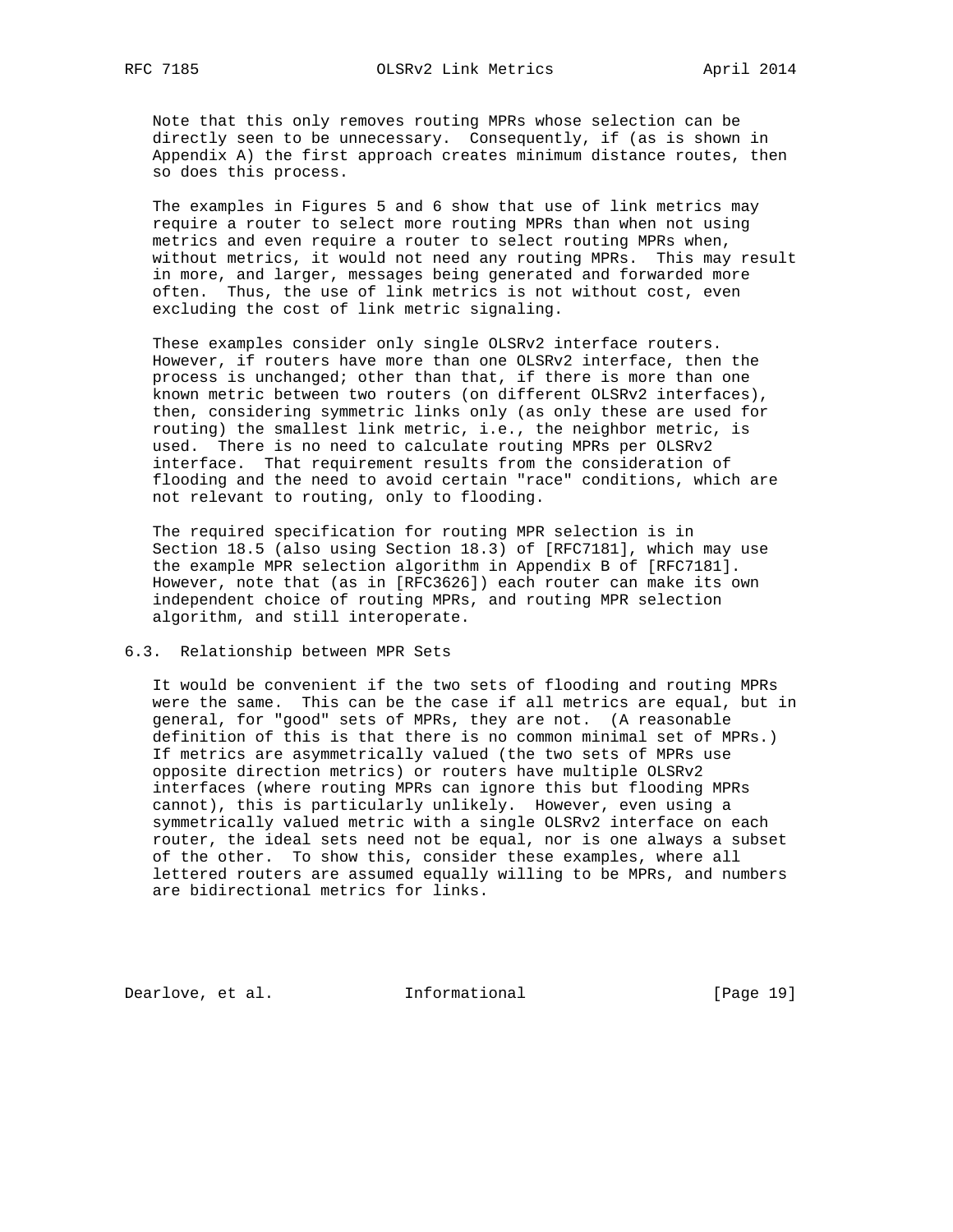In Figure 8, A does not require any flooding MPRs. However, A must select B as a routing MPR.



### Figure 8

 In Figure 9, A must select C and D as routing MPRs. However, A's minimal set of flooding MPRs is just B. In this example, the set of routing MPRs serves as a set of flooding MPRs, but a non-minimal one (although one that might be better, depending on the relative importance of number of MPRs and flooding link metrics).



### Figure 9

 However, this is not always the case. In Figure 10, A's set of routing MPRs must contain B but need not contain C. A's set of flooding MPRs need not contain B but must contain C. (In this case, flooding with A selecting B rather than C as a flooding MPR will reach D but in three hops rather than the minimum two that MPR flooding guarantees.)

$$
\begin{array}{c|cc}\n & 2 & 1 \\
 & B & -C & -D \\
 & 1 & / & 4 \\
 & 1 & / & 4 \\
 & A\n\end{array}
$$

Figure 10

Dearlove, et al. Informational [Page 20]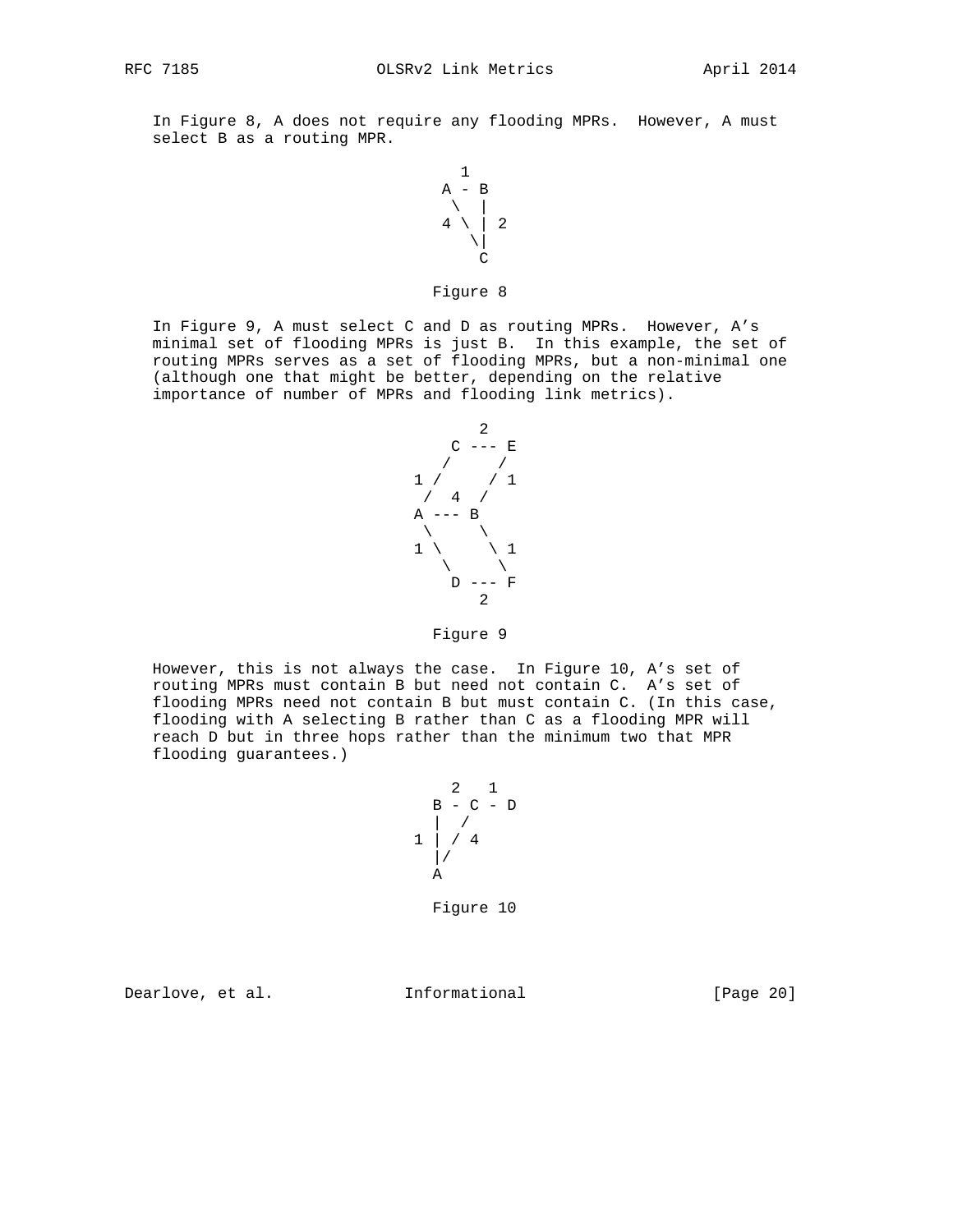#### 7. Security Considerations

 An attacker can have an adverse impact on an OLSRv2 network by creating apparently valid messages that contain incorrect link metrics. This could take the form of influencing the choice of routes or, in some cases, producing routing loops. This is a more subtle, and likely to be less effective, attack than other forms of invalid message injection. These can add and remove other and more basic forms of network information, such as the existence of some routers and links.

 As such, no significantly new security issues arose from the inclusion of metrics in OLSRv2. Defenses to the injection of invalid link metrics are the same as to other forms of invalid message injection, as discussed in the Security Considerations section of [RFC7181].

 There are possible uses for link metrics in the creation of security countermeasures to prefer the use of links that have better security properties, including better availability, to those with poorer security properties. This, however, is beyond the scope of both this document and [RFC7181].

8. Acknowledgements

 The authors would like to gratefully acknowledge the following people (listed alphabetically) for intense technical discussions, early reviews, and comments on the documents and its components: Brian Adamson (NRL), Alan Cullen (BAE Systems), Justin Dean (NRL), Ulrich Herberg (Fujitsu), Charles Perkins (Huawei), Stan Ratliff (Cisco), and Henning Rogge (FGAN).

 Finally, the authors would like to express their gratitude to (listed alphabetically) Benoit Claise, Adrian Farrel, Stephen Farrell, and Suresh Krishnan for their reviews and comments on the later draft versions of this document.

- 9. Informative References
	- [RFC2501] Corson, S. and J. Macker, "Mobile Ad hoc Networking (MANET): Routing Protocol Performance Issues and Evaluation Considerations", RFC 2501, January 1999.
	- [RFC3626] Clausen, T. and P. Jacquet, "Optimized Link State Routing Protocol (OLSR)", RFC 3626, October 2003.

Dearlove, et al. 1nformational [Page 21]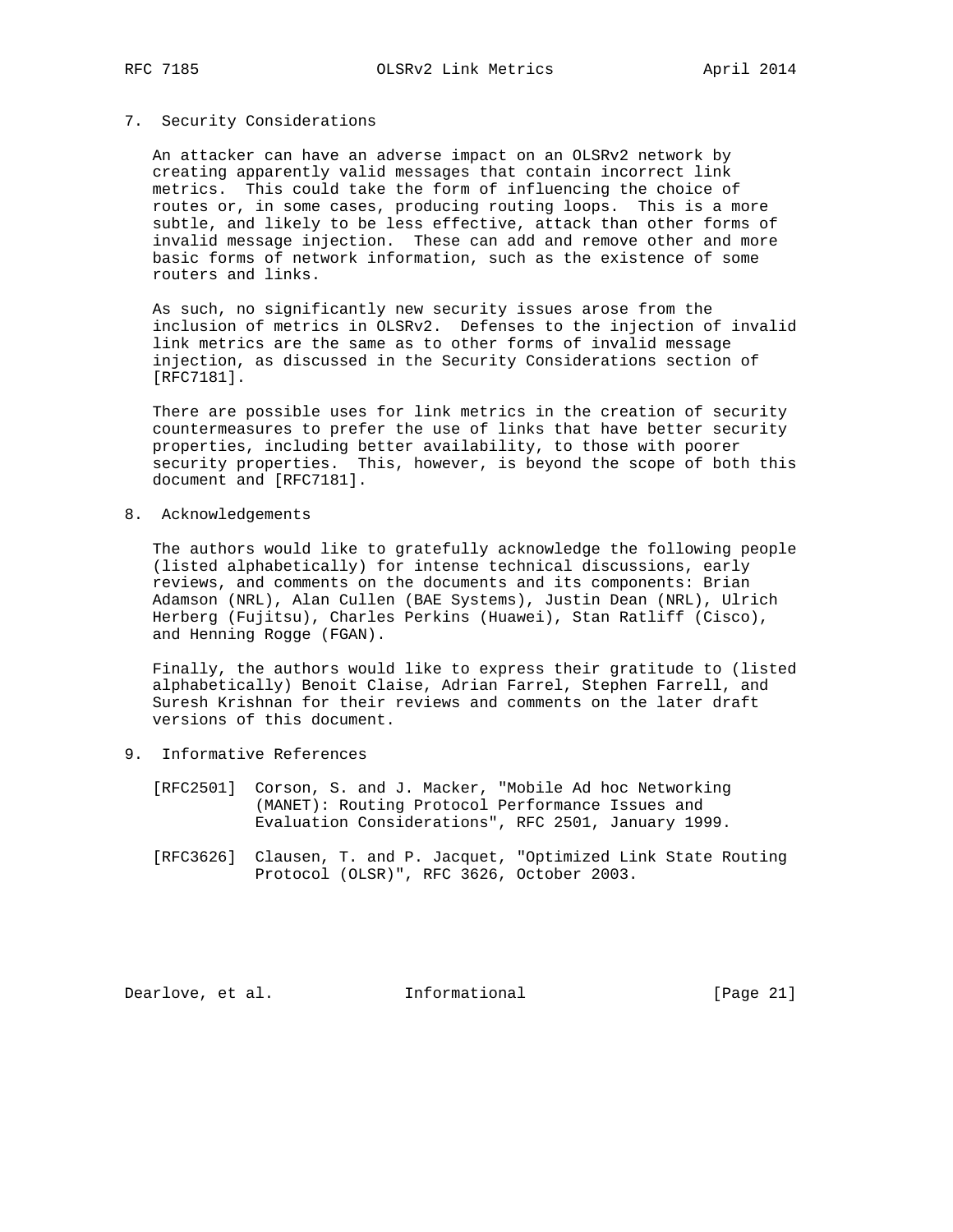- - [RFC5444] Clausen, T., Dearlove, C., Dean, J., and C. Adjih, "Generalized Mobile Ad Hoc Network (MANET) Packet/Message Format", RFC 5444, February 2009.
	- [RFC6130] Clausen, T., Dearlove, C., and J. Dean, "Mobile Ad Hoc Network (MANET) Neighborhood Discovery Protocol (NHDP)", RFC 6130, April 2011.
	- [RFC7181] Clausen, T., Dearlove, C., Jacquet, P., and U. Herberg, "The Optimized Link State Routing Protocol Version 2", RFC 7181, April 2014.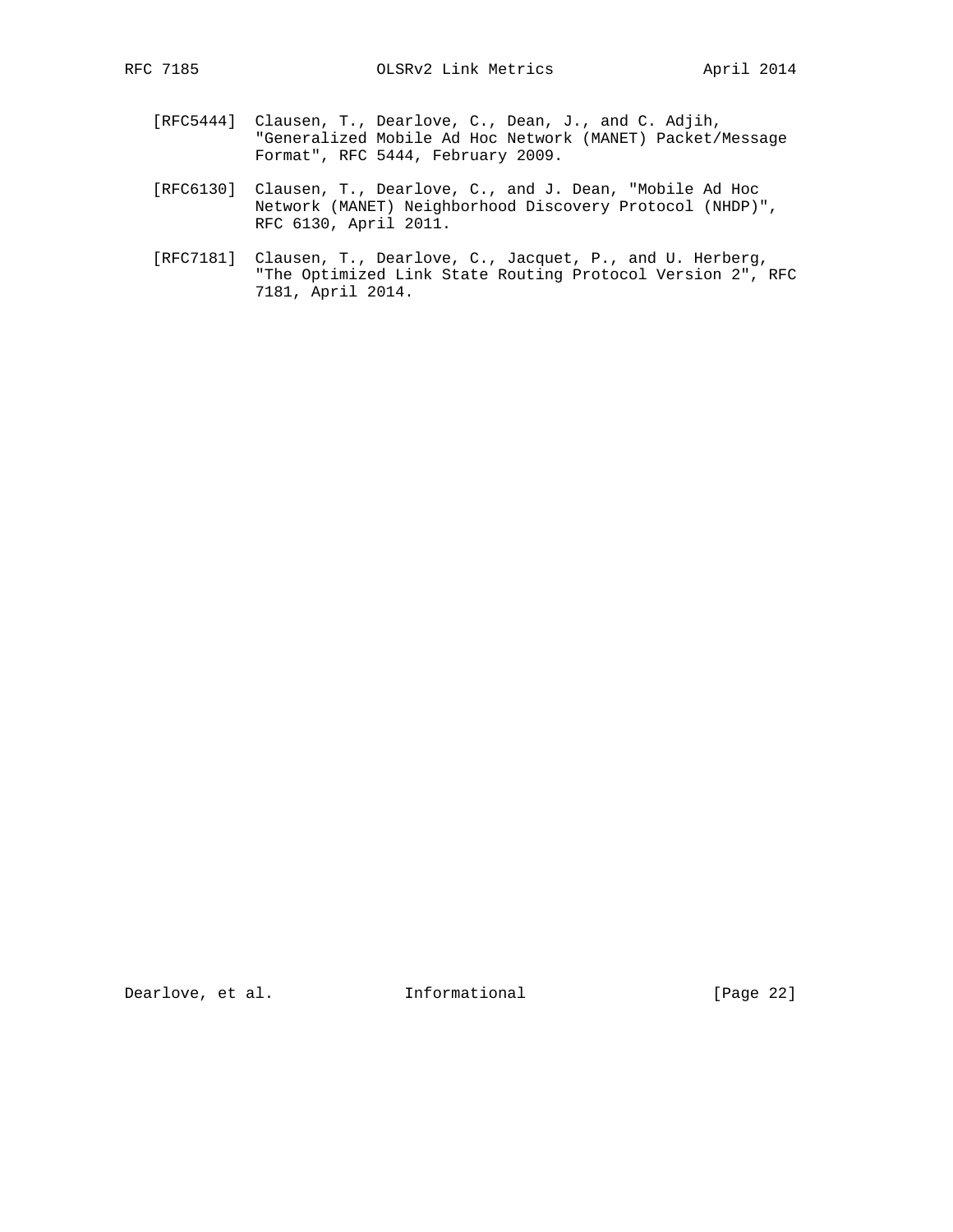Appendix A. MPR Routing Property

 In order for routers to find and use shortest routes in a network while using the minimum reduced topology supported by OLSRv2 (that a router only advertises its MPR selectors in TC messages), routing MPR selection must result in the property that there are shortest routes with all intermediate routers being routing MPRs.

This appendix uses the following terminology and assumptions:

- o The network is a graph of nodes connected by arcs, where nodes correspond to routers with willingness not equal to WILL\_NEVER (except possibly at the ends of routes). An arc corresponds to the set of symmetric links connecting those routers; the OLSRv2 interfaces used by those links are not relevant.
- o Each arc has a metric in each direction, being the minimum of the corresponding link metrics in that direction, i.e., the corresponding neighbor metric. This metric must be positive.
- o A sequence of arcs joining two nodes is referred to as a path.
- o Node A is an MPR of node B if corresponding router A is a routing MPR of router B.

 The required property (of using shortest routes with reduced topology) is equivalent to the following property: for any pair of distinct nodes X and Z, there is a shortest path from X to Z,  $X - Y1$  - Y2 - ... - Ym - Z such that Y1 is an MPR of Y2, ..., Ym is an MPR of Z. Call such a path a routable path, and call this property the routable path property.

 The required definition for a node X selecting MPRs is that for each distinct node Z from which there is a two-arc path, there is a shorter, or equally short, path that is either  $Z - Y - X$  where Y is an MPR of X or is the one-arc path  $Z - X$ . Note that the existence of locally known, shorter paths that have more than two arcs, which can be used to reduce the numbers of MPRs, is not considered here. (Such reductions are only when the remaining MPRs can be seen to retain all necessary shortest paths and therefore retain the required property.)

 Although this appendix is concerned with paths with minimum total metric, not number of arcs (hop count), it proceeds by induction on the number of arcs in a path. Although it considers minimum metric routes with a bounded number of arcs, it then allows that number of arcs to increase so that overall minimum metric paths, regardless of the number of arcs, are considered.

Dearlove, et al. 1nformational [Page 23]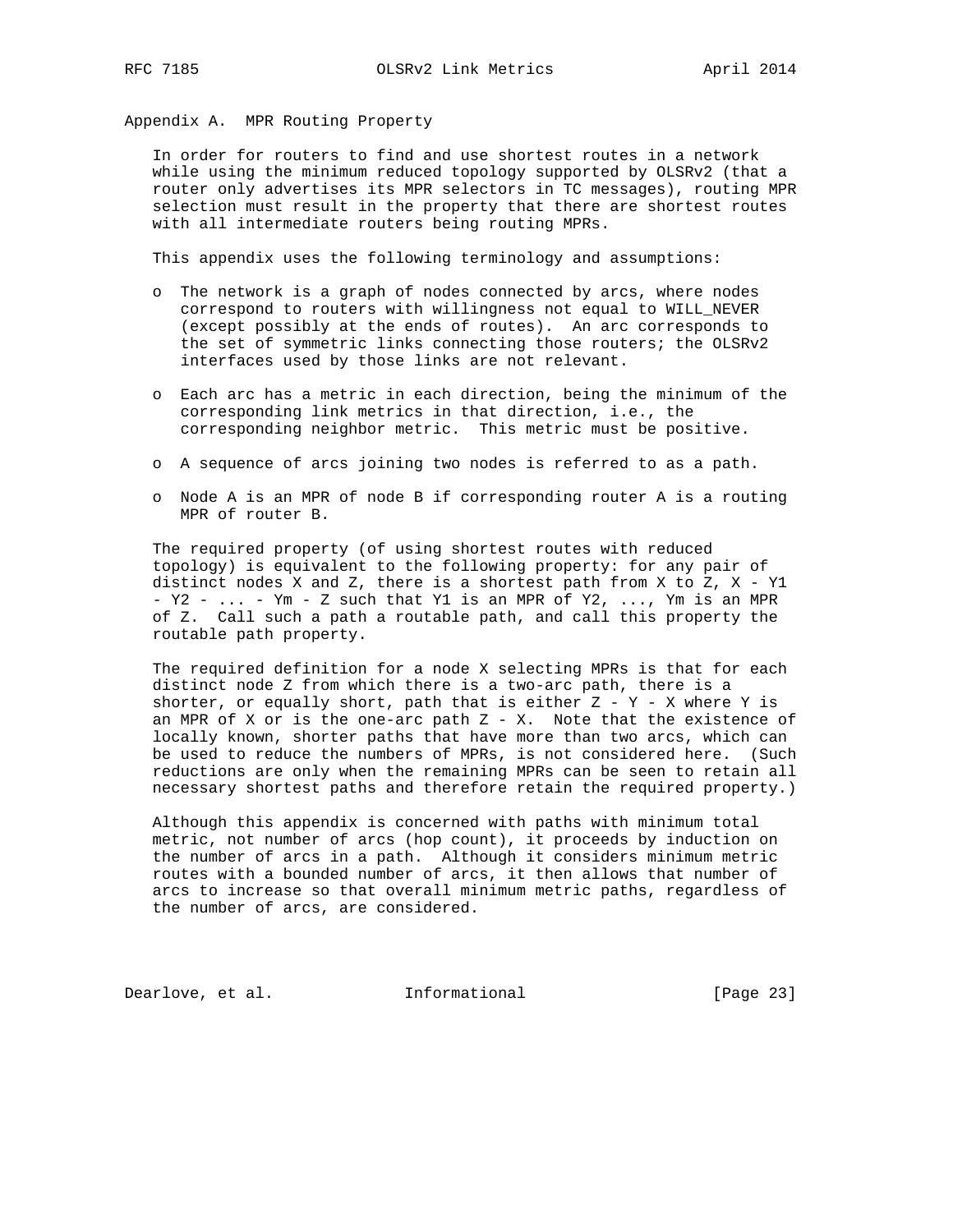Specifically, the routable path property is a corollary of the property that for all positive integers n and all distinct nodes X and Z, if there is any path from X to Z of n arcs or fewer, then there is a shortest path, from among those of n arcs or fewer, that is a routable path. This may be called the n-arc routable path property.

 The n-arc routable path property is trivial for n = 1 and directly follows from the definition of the MPRs of Z for n = 2.

 Proceeding by induction, assuming the n-arc routable path property is true for  $n = k$ , consider the case that  $n = k+1$ .

Suppose that  $X - VI - V2 - ... - Vk - Z$  is a shortest k+1 arc path from X to Z. We construct a path that has no more than k+1 arcs, has the same or shorter length (hence has the same, shortest, length considering only paths of up to k+1 arcs, by assumption), and is a routable path.

 First, consider whether Vk is an MPR of Z. If it is not, then consider the two-arc path  $Vk-1$  -  $Vk$  - Z. This can be replaced either by a one-arc path  $Vk-1$  - Z or by a two-arc path  $Vk-1$  - Wk - Z, where Wk is an MPR of Z, such that the metric from Vk-1 to Z by the replacement path is no longer. In the former case (replacement one arc path), this now produces a path of length k, and the previous inductive step may be applied. In the latter case, we have replaced Vk by Wk, where Wk is an MPR of Z. Thus, we need only consider the case that Vk is an MPR of Z.

We now apply the previous inductive step to the path  $X - VI - \ldots$  - $Vk-1$  - Vk, replacing it by an equal length path X - W1 - ... Wm-1 - Vk, where m <= k, where this path is a routable path. Then, because Vk is an MPR of Z, the path  $X - W1 - ... - Wm-1 - Vk - Z$  is a routable path and demonstrates the n-arc routable path property for n  $= k+1$ .

 This thus shows that for any distinct nodes X and Z, there is a routable path using the MPR-reduced topology from X to Z, i.e., that OLSRv2 finds minimum length paths (minimum total metric routes).

Dearlove, et al. 1nformational 1999 [Page 24]